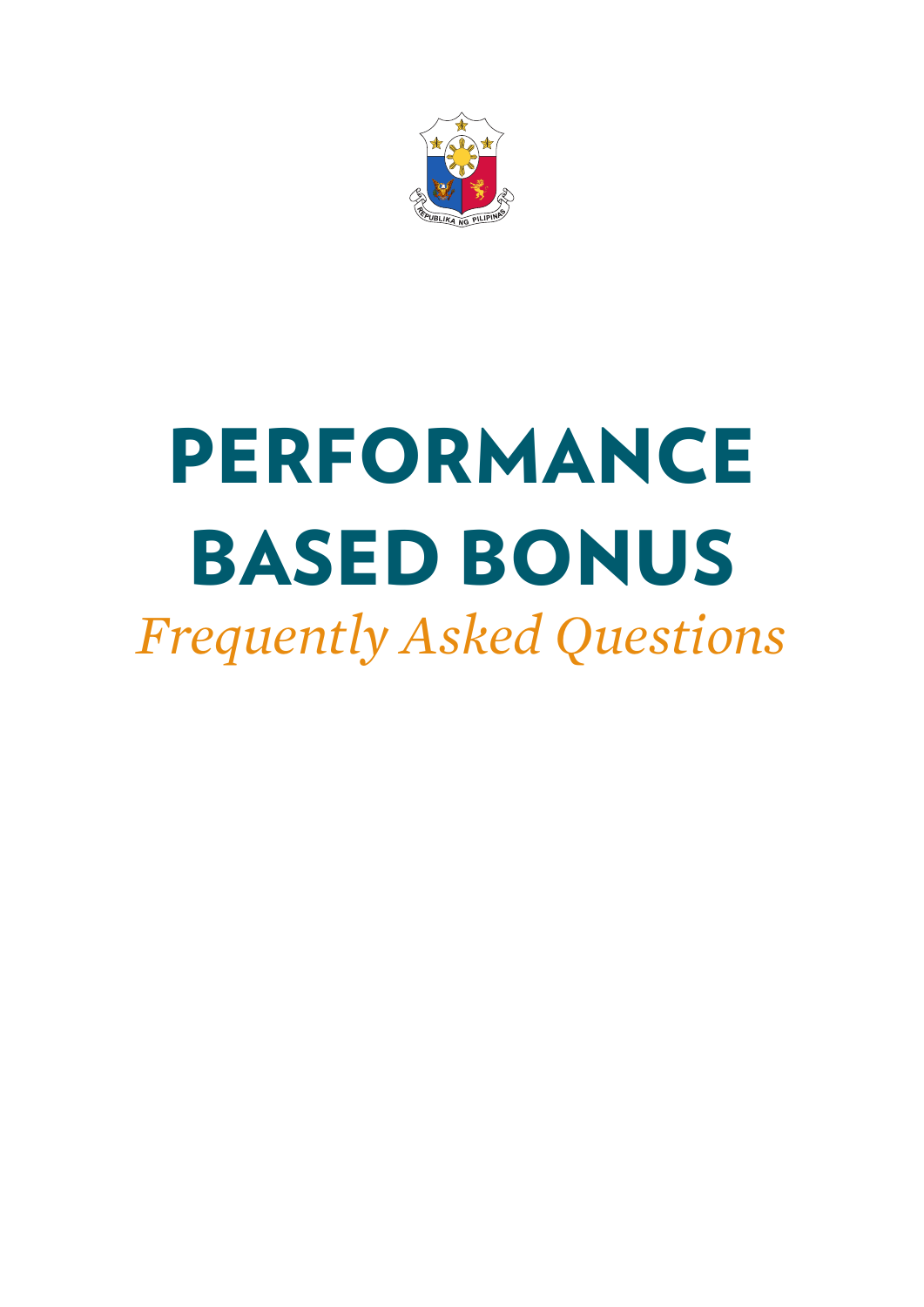# **CONTENTS**

| A. Introduction to the Performance-Based Incentive System (PBIS) for National Government    | 4  |
|---------------------------------------------------------------------------------------------|----|
| Agencies and Employees                                                                      |    |
| a. What is PBIS?                                                                            | 4  |
| b. What is PBB?                                                                             | 4  |
| c. What is the difference between PBIS and PBB?                                             | 5  |
| d. What is the difference between PBB and the bonuses currently given to national           | 5  |
| government employees?                                                                       |    |
| e. How much will the PBB be?                                                                | 7  |
| f. Will government employees get less as a result of PBIS?                                  | 8  |
| g. Is it fair for government employees who will get less than what they used to get?        | 8  |
| h. Is the PBB just a new name for an additional "Christmas Bonus" for government employees? | 8  |
| i. Why do we need the PBB when we already have all these other bonuses?                     | 9  |
| j. How will the PBI be funded?                                                              | 9  |
| k. How will the PBIS be implemented?                                                        | 10 |
| I. When will the PBB be given out to employees?                                             | 11 |
| m. Will all employees get their PBB by the end of 2012?                                     | 11 |
| n. Do agency heads have the authority to redistribute the PBB equally to their employees?   | 11 |
| <b>B. PBIS Coverage</b>                                                                     | 12 |
| a. Which agencies and employees are covered by the PBIS?                                    | 12 |
| b. Are Congress, the Judiciary and other constitutional offices covered by PBIS?            | 12 |
| c. Are casual and contractual employees included?                                           | 13 |
| d. Who are not covered by the PBIS?                                                         | 13 |
| e. Will those employees who are not covered by the PBIS still receive bonuses?              | 13 |
| C. PBB Eligibility Criteria                                                                 | 13 |
| a. How can an agency be eligible for the PBB under the PBIS?                                | 13 |
| b. What are Good Governance conditions?                                                     | 14 |
| i. What are the Good Governance Conditions set by the AO 25 Task Force for fiscal year      | 14 |
| 2012?                                                                                       |    |
| ii. What is the Agency Transparency Seal?                                                   | 14 |
| iii. What information should agencies post on PhilGEPS?                                     | 15 |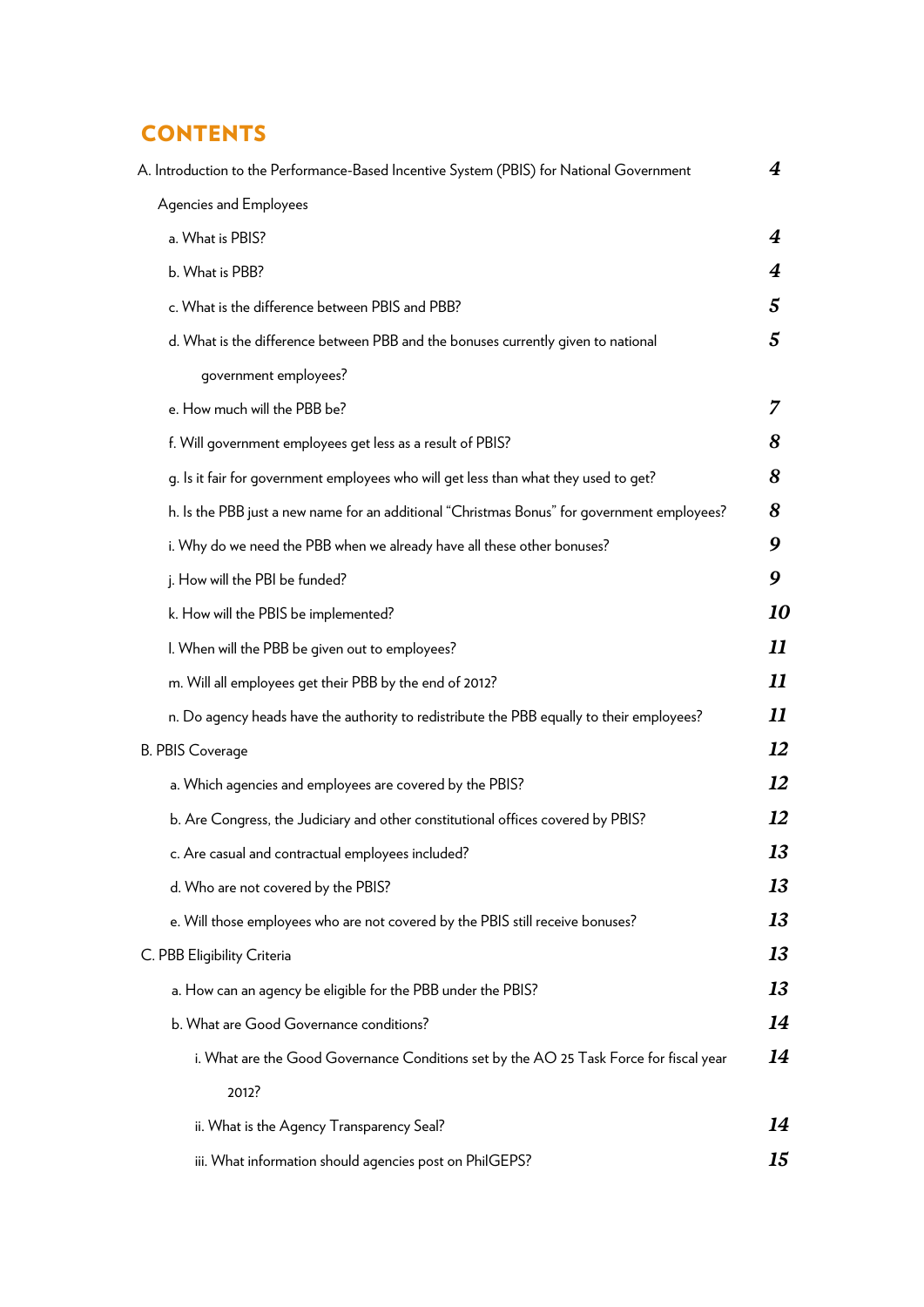|    | v. What are Citizen's Charters?                                                            | 16 |
|----|--------------------------------------------------------------------------------------------|----|
|    | vi. How will the agencies' compliance to Good Governance conditions be validated?          | 17 |
|    | c. What are the Performance Targets that agencies should meet?                             | 17 |
|    | i. What is a performance target?                                                           | 18 |
|    | ii. How are the performance targets for PBB set?                                           | 18 |
|    | iii. What is an MFO?                                                                       | 19 |
|    | iv. What are the performance indicators for MFOs?                                          | 19 |
|    | v. What is STO?                                                                            | 19 |
|    | vi. What is GASS?                                                                          | 19 |
|    | vii. Are support services of agencies included in the PBB?                                 | 20 |
|    | viii. Are performance targets lower than FY 2011 accomplishments acceptable?               | 20 |
| D. | Evaluation and Ranking of Performance for PBB                                              |    |
|    | a. What is the PBB system of evaluation and ranking?                                       | 20 |
|    | b. How will the performance of bureaus or delivery units be evaluated and ranked?          | 21 |
|    | c. How will individual performance be evaluated?                                           | 21 |
|    | d. How much PBB will be given to employees at every rank?                                  | 22 |
|    | e. Who will determine the bureau and employee rankings?                                    | 23 |
|    | f. What if my supervisor does not like me?                                                 | 23 |
|    | g. Can I appeal the rating that I received from my supervisor? How and where can I forward | 23 |
|    | my complaint?                                                                              |    |
| E. | PBIS Governance, Policy and Prospective Developments                                       |    |
|    | a. Who is governing the implementation of PBIS?                                            | 24 |
|    | b. What is the governance mechanism for the implementation of PBIS in every government     | 24 |
|    | department and agency?                                                                     |    |
|    | c. What happens after the pilot implementation of PBIS in 2012?                            | 24 |
|    | d. Is the PBIS a standalone program or part of a larger one?                               | 25 |
|    | e. What is the RBPMS?                                                                      | 26 |
|    | f. What are the features of the RBPMS?                                                     | 26 |
|    | g. Who is developing the RBPMS?                                                            | 27 |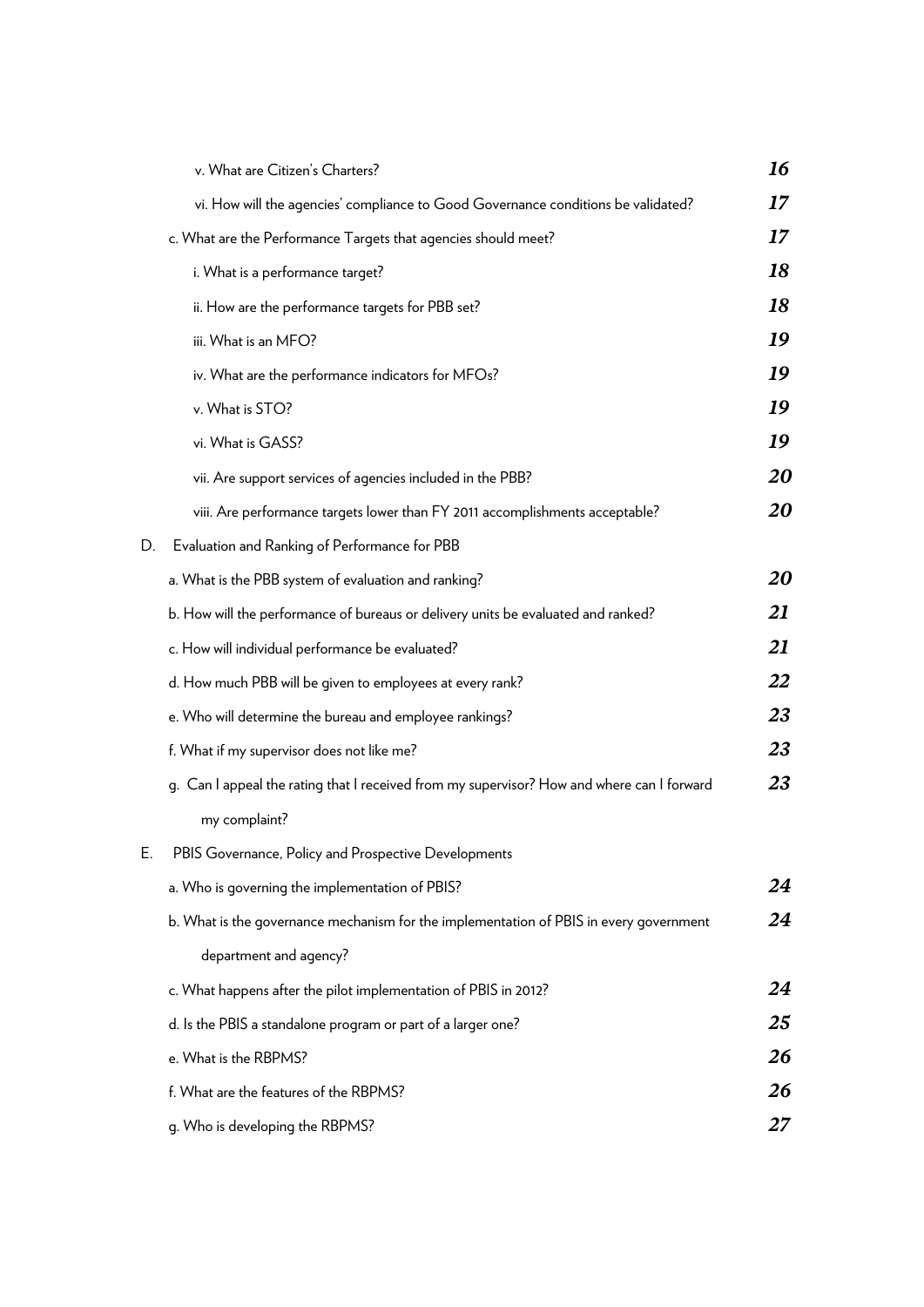# A. Introduction to the Performance-Based Incentive System (PBIS) for National Government Agencies and Employees

## a. What is PBIS?

The Performance-Based Incentive System (PBIS) is a new system of incentives for government employees that is being introduced in FY 2012, per EO No. 801 . Under this new system, employees may receive two incentives: the Performance-Based Bonus (PBB) and the Productivity Enhancement Incentive (PEI).

The PBB is a top-up bonus that is given to employees based on their performance and contributions to the accomplishment of their Department's overall targets and commitments.<sup>2</sup> This will be on top of the PEI current annual incentive distributed to employees across the board. The amount available for PEI bonuses will depend on savings incurred by the national government.

## b. What is PBB?

The PBB, which is the new bonus introduced via the PBIS, will be given to employees based on their contribution to the accomplishment of their Department's overall targets and commitments.

Under the PBB, units of Departments will be ranked according to their performance. The personnel within these units shall also be ranked. The

<sup>1</sup> On July 20, 2012, President Aquino issued Executive Order No. 80 directing the adoption of the Performance-Based Incentive System for government employees beginning FY 2012. The system shall consist of the Productivity Enhancement Incentive (PEI) and the Performance-Based Bonus (PBB). EO No. 80 is premised on the following: First is the need to rationalize the current incentive system in government, which is generally characterized by across-the-board bonuses. Second is the necessity to strengthen performance monitoring and appraisal systems based on existing systems like the OPIF, the Strategic Performance Management System of the CSC, and the RBPMS. Third is the belief that service delivery by the bureaucracy can be improved by linking personnel incentives to the bureau or delivery unit's performance and recognizing and rewarding exemplary performance.

<sup>2</sup> Last December 21, 2011, President Aquino issued Administrative Order No. 25 creating an Inter-Agency Task Force on the Harmonization of the National Government Performance Monitoring, Information and Reporting Systems in line with the Administration's thrust to raise transparency and accountability in governance. AO 25 seeks to rationalize, harmonize, streamline, simplify, integrate, and unify the efforts of government agencies mandated to exercise broad oversight on performance of government agencies relative to the National Leadership's Agenda, the Philippine Development Plan (or PDP) 2011-2016, agency mandates, commitments and targets. The AO aims to establish a unified and integrated Results-Based Performance Management System (RBPMS) across all departments and agencies within the Executive Branch.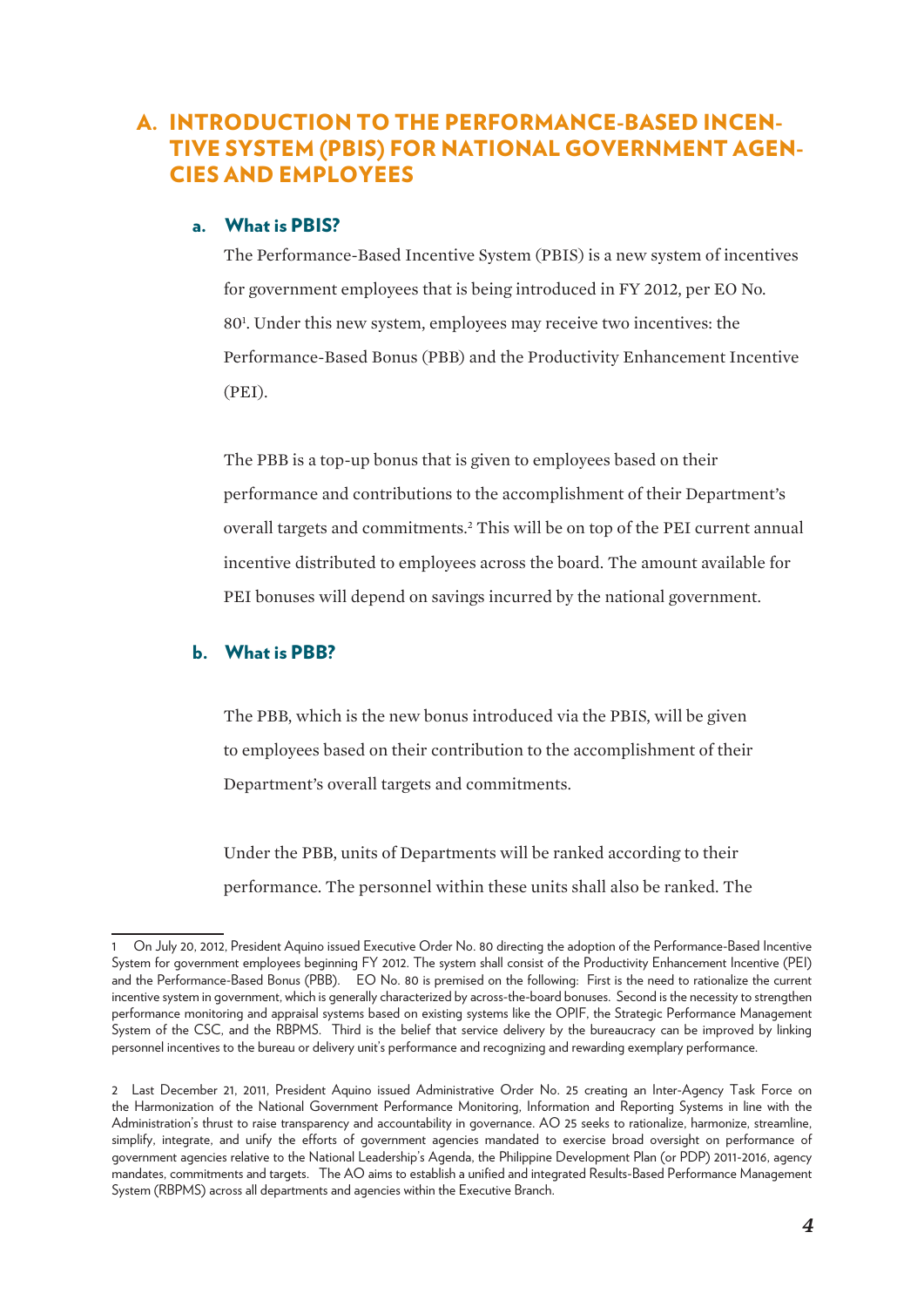ranking of units and personnel will be based on their actual performance at the end of the year, as measured by verifiable, observable, credible, and sustainable indicators of performance.

## c. What is the difference between PBIS and PBB?

The PBB or the Performance-Based Bonus is a component of the PBIS or the Performance-Based Incentive System. The PBB is a top-up bonus which will be given to employees based on their contribution to the achievement of their Department or Agency's targets and commitments in FY 2012. The other component is the PEI, which is provided to employees across the board, regardless of their actual performance.

## d. What is the difference between PBB and the bonuses currently given to national government employees?

The PBB is a new incentive given to government employees based on their performance. This is different from existing bonuses in government, which are given to employees across the board, regardless of their performance.

The PBB was introduced by the Aquino Administration to reward and encourage exemplary performance among public servants in national government. The PBB, as introduced in 2012, is on top of the following bonuses currently provided to government employees:

- i. Mid-Year and Year-End Bonuses are the government equivalent of the 13<sup>th</sup> Month Pay of employees in the private sector. Like the 13<sup>th</sup> Month Pay, the total amount of the Mid-year and Year-end Bonuses are equivalent to their one month's salary, depending on their rank and salary grade. The Mid-year and Year-end Bonuses are given no earlier than May 1 and November 15, respectively.
- ii. The Cash Gift is an across-the-board bonus of P5,000 given to each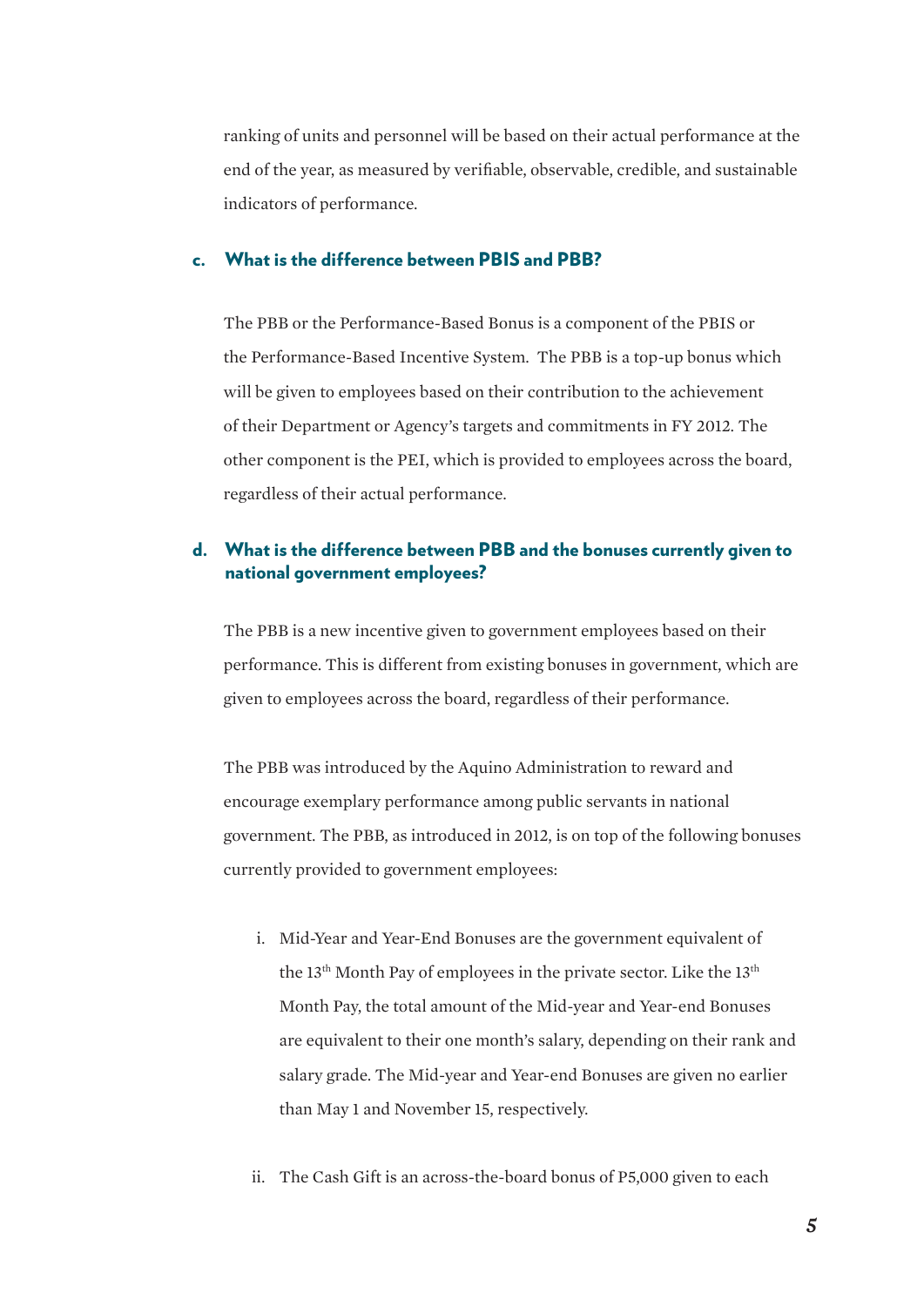employee of the national government. It is released in two tranches: at the middle and end of the year, together with the Mid-year and Year-end Bonuses.

iii. The Collective Negotiation Agreement (CNA) Bonus, meanwhile, is provided to employees of government agencies where there is an accredited employee's union, and where the agency and the union have entered into a Collective Negotiation Agreement (CNA).

The CNA Bonus is funded by savings from the agency's maintenance expenditure items identified in their CAN. An agency can raise these savings through cost cutting and productivity measures—identified in their CNA.

iv. The PEI is an existing across-the-board bonus, given equally to government employees. Unlike the Mid-year and Year-End Bonuses and Cash Gifts, the amount given per employee is not fixed. Instead, the amount depends on the level of savings incurred and authorized by the national government to fund the PEI. Thus, the amount per employee has varied through the years.

#### *1. Will our PEI be smaller in 2012?*

Yes. In 2011, the PEI was P10,000. This year it is P5,000. But this does not include other bonuses given throughout the year.

*2. Does this mean that employees will get less this year than the amount given in 2011?* 

Since the PBB will be given on top of the PEI, only the underperforming minority will be getting less, while the majority of performing employees will get the same amount as last year's PEI. Employees who demonstrate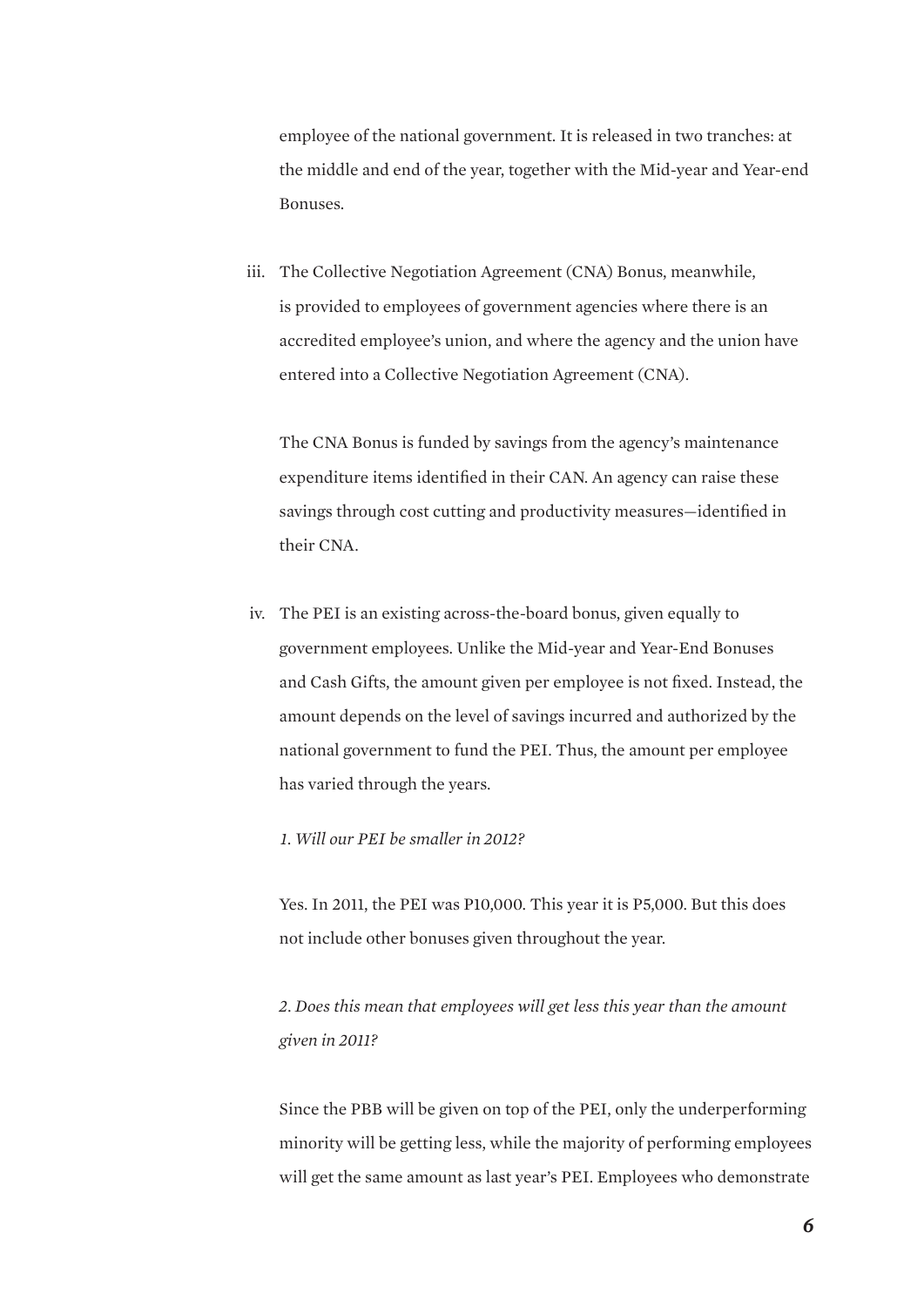exemplary performance, on the other hand, will actually enjoy bigger bonuses.

Assuming, for example, that everyone achieves their respective targets, about 42.25 percent of employees will get a top-up PBB bonus of P5,000 in addition to their PEI of P5,000. This adds up to P10,000, which is the same amount received by employees in 2011.

Meanwhile, more than 50 percent of employees will receive bonuses higher than P10,000, since the PBB for better performers ranges from P7,000 to P35,000. This way, exceptional performers are given due recognition and reward, encouraging the rest of the bureaucracy to follow suit and aim for exemplary public service.

## e. How much will the PBB be?

The amount will depend on the performance of each employee and the unit that he/she belongs to. This is to foster a culture of teamwork within each unit and within the department itself, especially if the latter has different kinds of outputs and services to deliver.

The Best Performer from the best-performing unit or "Best Bureau" will get a PBB of P35,000; the Better Performer from a "Better Bureau" will get P13,500; while the Good Performer from a "Good Bureau" will get P5,000. However, the minority of poor performers will get no PBB.

In other words, the PBIS provides the best rewards for the best people in the bureaucracy, amounting to a total of P40,000 with the PBB and PEI combined.

Under the PBIS, however, underperformers will not be left empty-handed: they will still receive the P5,000 across-the-board PEI.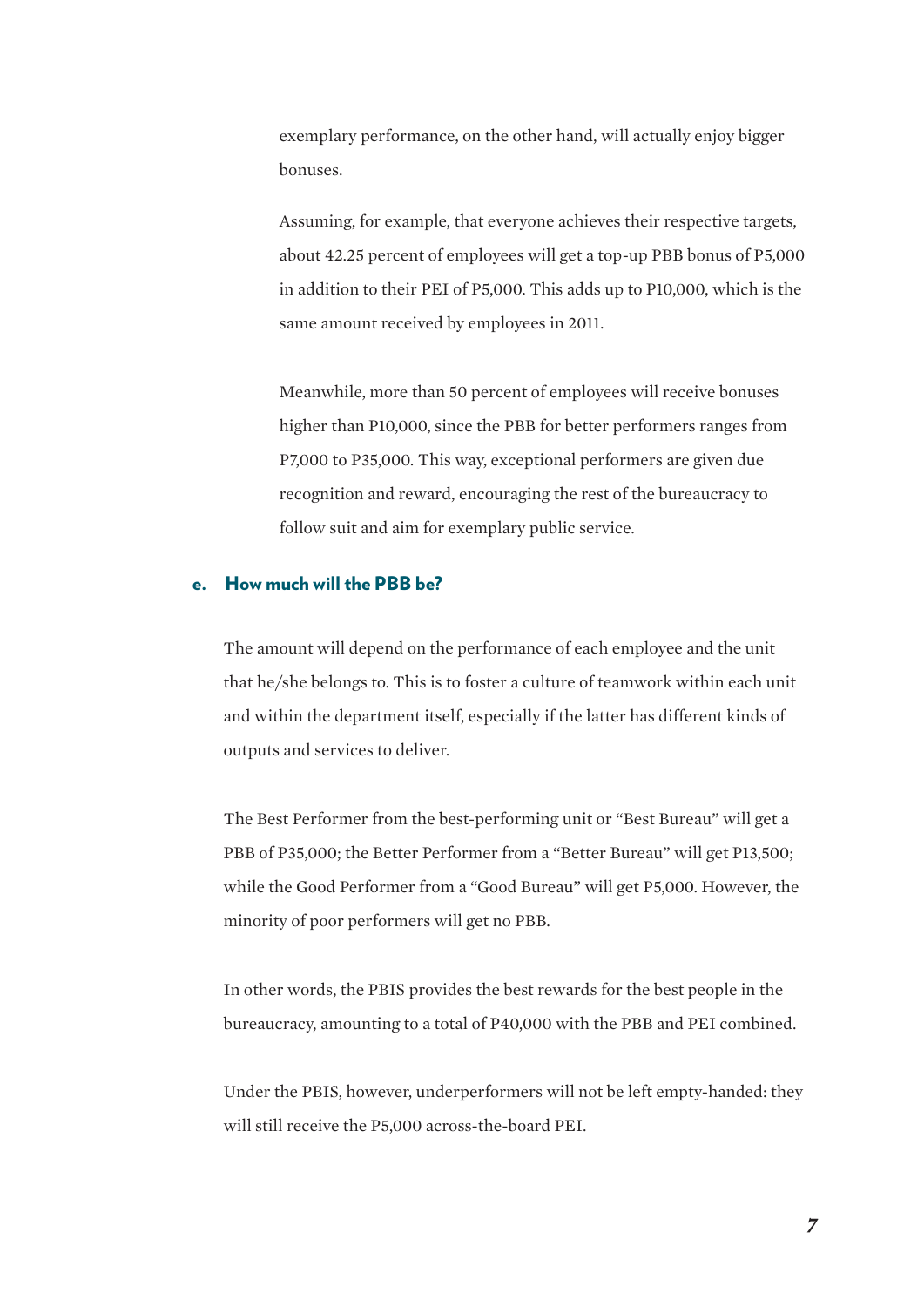## f. Will government employees get less as a result of PBIS?

PBIS-covered government employees will still receive their Year-End and Mid-Year Bonuses, Cash Gifts, and CNA Bonuses. These bonuses are separate from the PBIS and are therefore unaffected by an employee's performance.

For the PEI and PBB—which now fall under PBIS starting 2012—most government employees will receive the same or even much more that what they used to receive under the PEI in the previous years. We place this at 57 percent based on the approved distribution of the PBB, on the assumption that the agency meets the minimum performance standard. Only the minority of underperformers will get less: a PEI of 5,000, which will be given across-theboard.

## g. Is it fair for government employees who will get less than what they used to get?

For the longest time, good performers in government received little to no recognition for their hard work. Majority of them receive as much in bonuses as their coworkers who underperform or do not take responsibility for their tasks.

Through the PBIS, the Aquino administration seeks to foster a culture of fairness and excellence in the bureaucracy, where good work is duly recognized, while poor output goes unrewarded.

## h. Is the PBB just a new name for an additional "Christmas Bonus" for government employees?

No. The PBB is not a holiday or Christmas Bonus. Instead, the PBB is based on an agency and employee's actual performance. It is therefore a reward for good performance, not a gift or entitlement.

Because an agency and its employees are going to be assessed based on their actual performance from January 1 to December 31, 2012, distributing the PBB will start in January of next year. However, agencies that have met at least 90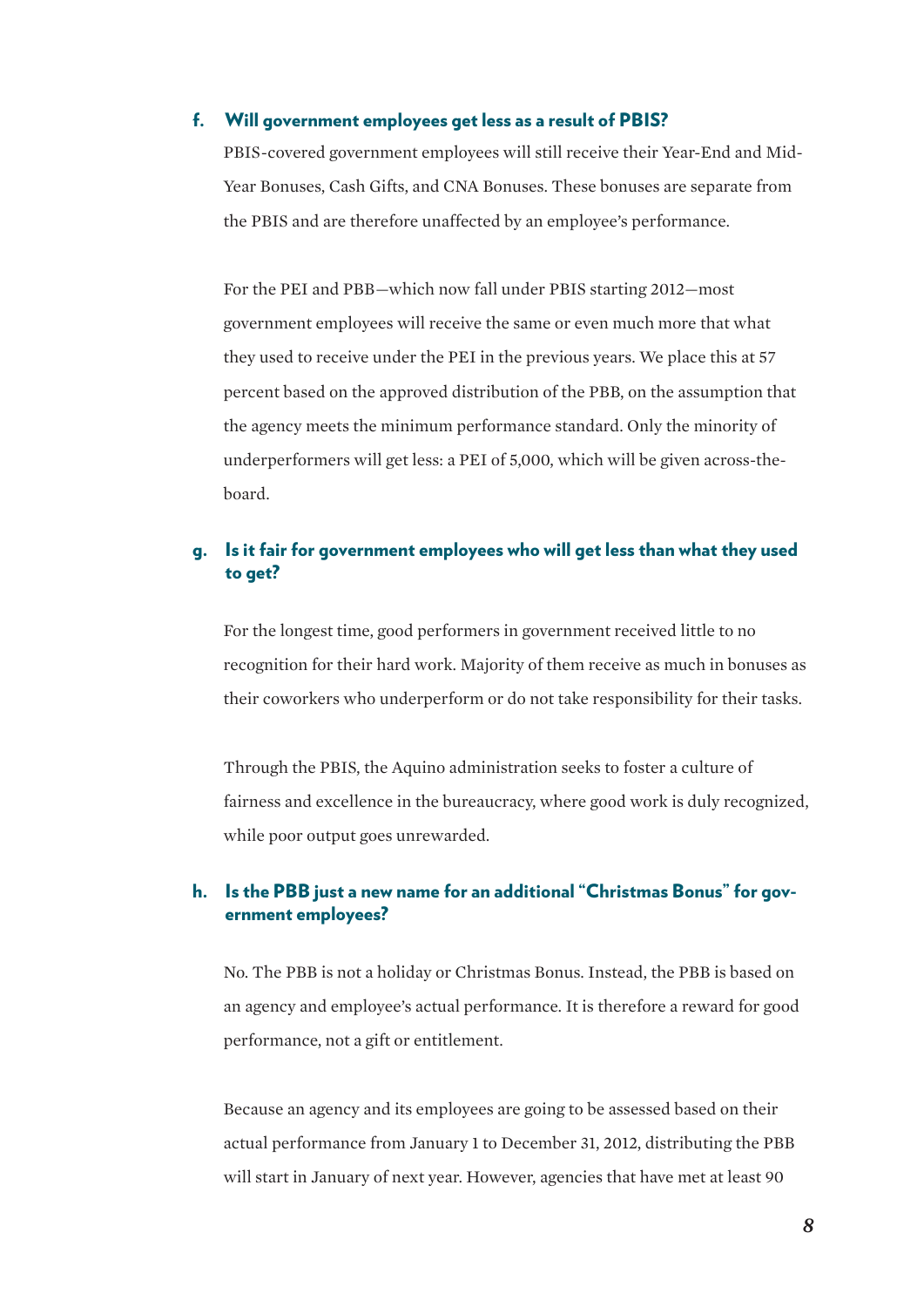percent of their performance targets by November 30, 2012 (see Section C) may have their actual performance evaluated earlier. This will allow for the possible release of their employees' PBB by end-December 2012.

#### i. Why do we need the PBB when we already have all these other bonuses?

Under the status quo, bonuses are given uniformly to all civil servants, regardless of their performance. In some cases, this incentive system has even been abused. To remedy this, the Aquino administration sought to introduce a new system that will focus on service delivery and reward the best in the bureaucracy through incentives that correspond with the performance of employees and their offices.

In other words, having definite rewards for exemplary work can inspire public servants to perform better. This can even motivate their co-workers in their own units to perform well, too. Altogether, such a system is designed to encourage improved performance and better accountability, in line with ensuring the accomplishment of the Administration's priority development agenda.

More importantly, however, the PBB seeks to transform the management of agency and employee performance to foster a culture of accountable public service, as well as produce concrete and visible improvements in the delivery of public goods and services. The ultimate aim of the PBB—besides instituting a genuine meritocracy in Philippine government—is to serve the Filipino public more effectively and efficiently.

## j. How will the PBI be funded?

For national agencies, both the PEI and the PBB shall be sourced from the Miscellaneous Personnel Benefits Fund (MPBF). For GOCCs, their PBB shall be sourced from their corporate funds.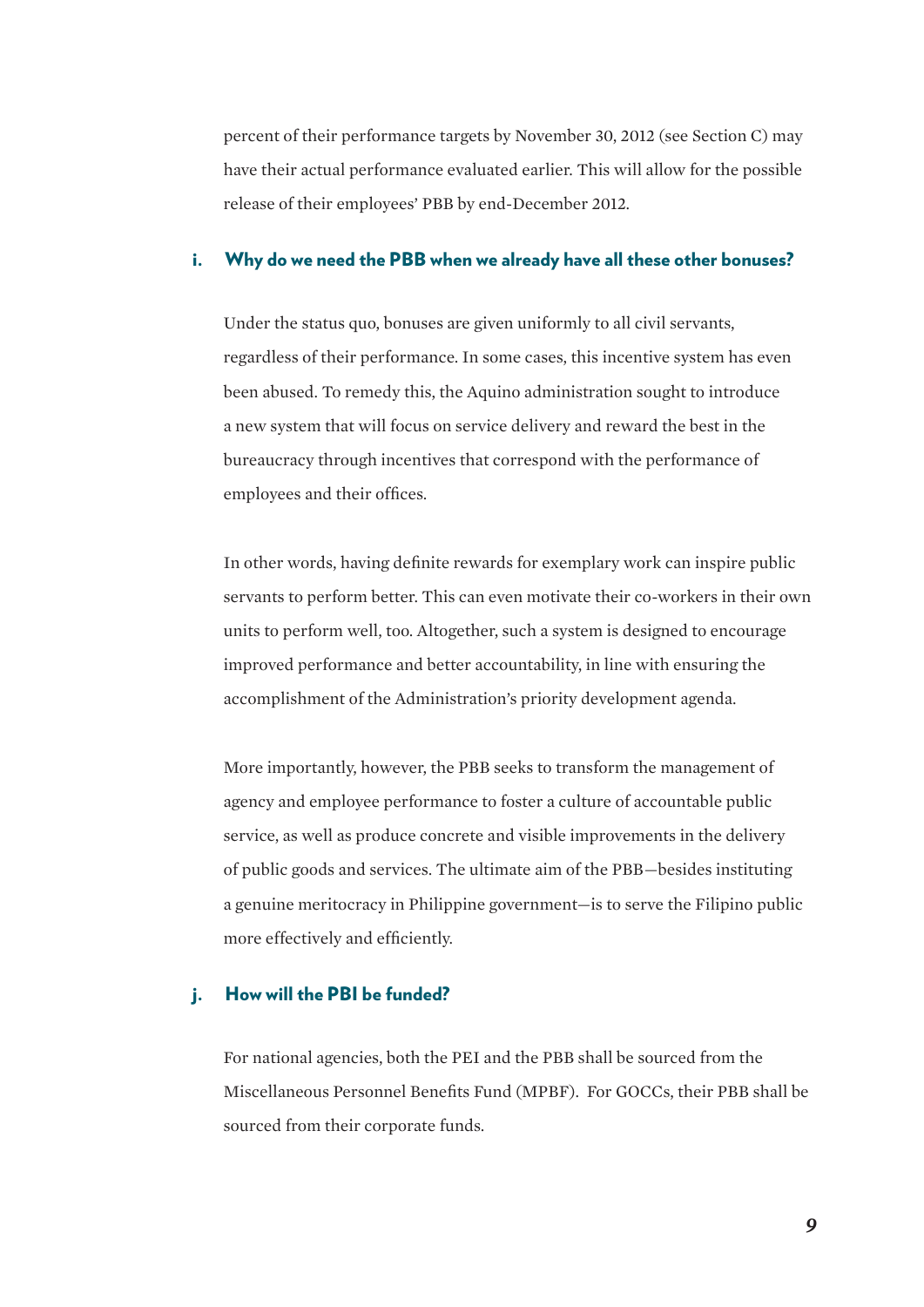## k. How will the PBIS be implemented?

The PBIS will be implemented in annual phases. FY 2012 is the pilot implementation year of the PBIS. What we intend to do in FY 2012 is to lay down the pre-conditions for a successful PBIS, such as setting clear and reasonable performance indicators and targets with the Departments. This allows the government to make a credible PBB system as well as a reasonably good validation system.

The AO25 Task Force will support Departments during the pilot implementation year, especially with respect to laying down targets based on the President's priorities.

FY 2013 shall be the Harmonization Phase, during which the Results-Based Performance Management System (RBPMS; see Section D) will be put in place, together with a Strategic Performance Management System (SPMS) prescribed by the Civil Service Commission. Thus, the guidelines on the PBB shall be updated to reflect, harmonize, and implement the two systems. Departments will then be expected to submit an improved set of performance targets and indicators.

In FY 2014, we can already expect the alignment of the Department targets with its smallest operational units. In addition to the FY 2013 good governance conditions, two or three more conditions should be met. A gradual increase from the FY 2013 bonus is likewise expected.

In FY 2015, the PBB should have reached the Institutionalization Phase. The system will be fully developed by this time, so that there is full alignment of Department targets with individual targets. In addition to the FY 2014 good governance conditions, two or three more conditions should be met. A gradual increase from the FY 2014 bonus is also expected.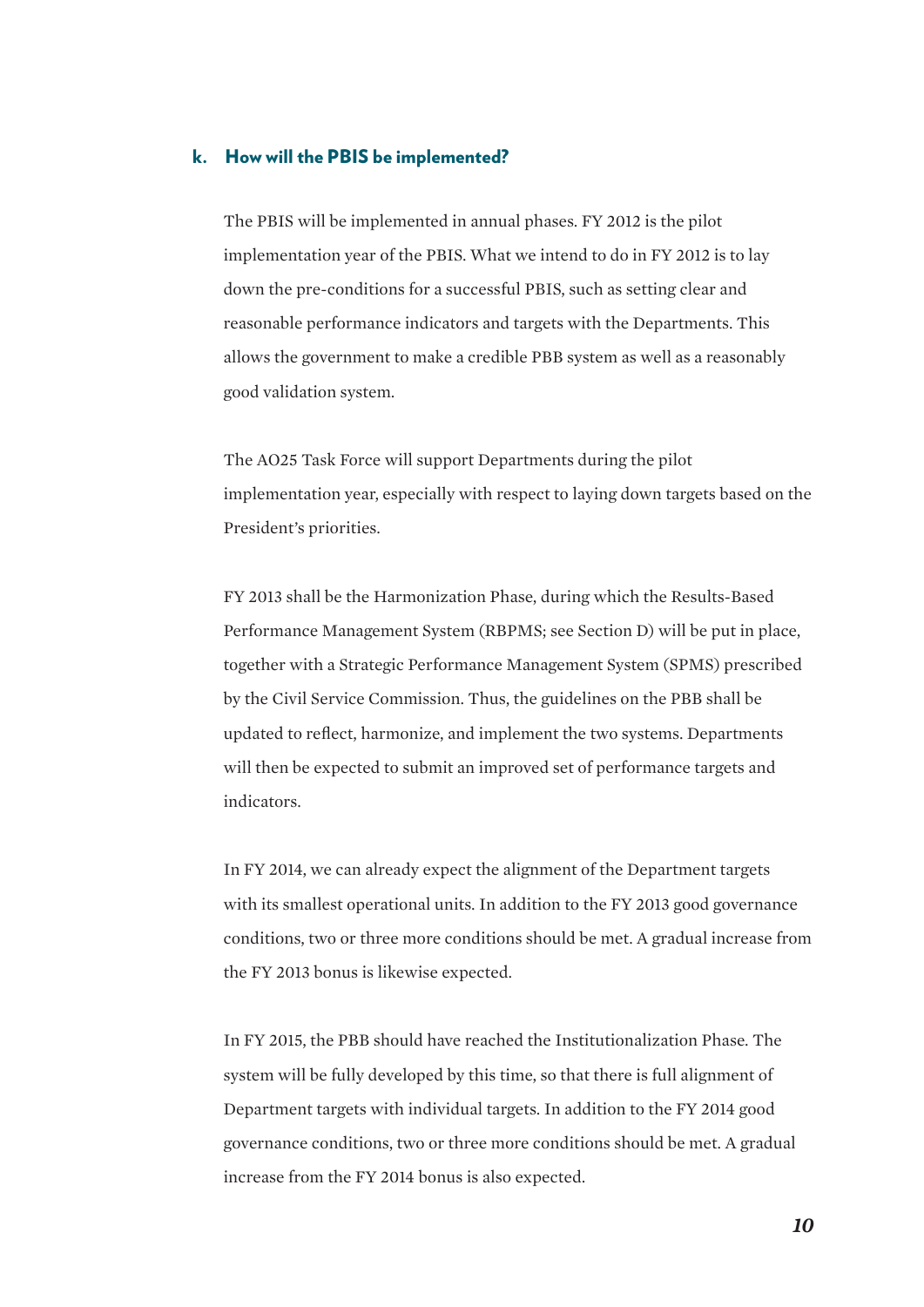## l. When will the PBB be given out to employees?

The PBB will be given to employees only after their departments and agencies have 1.) accomplished all PBIS eligibility criteria, 2.) met their performance targets, and 3.) submitted all their accomplishment reports to the AO25 Task Force before the deadline (see Section C).

The final deadline for such accomplishment reports will be in the first week of January 2013. However, agencies that have met their performance targets by November 30, 2012 (see Section C) may be have their actual performance evaluated sooner, so that the government can facilitate the possible release of their employees' PBB within December 2012.

## m. Will all employees get their PBB by the end of 2012?

No. Only employees belonging to agencies that have met their performance targets by November 30, 2012 (see Section C) can have their actual performance evaluated to facilitate the possible release of their employees' PBB within December 2012.

However, if agencies do not meet this early deadline for the submission of accomplishment reports, then their final deadline will be in the first week of January 2013.

## n. Do agency heads have the authority to redistribute the PBB equally to their employees?

No. The PBB shall be given based on the performance ranking of delivery units and the individuals within these units. Agency heads are not allowed to diverge from the objective system of performance ranking under the PBIS. Otherwise, they defeat the very purpose of the PBIS.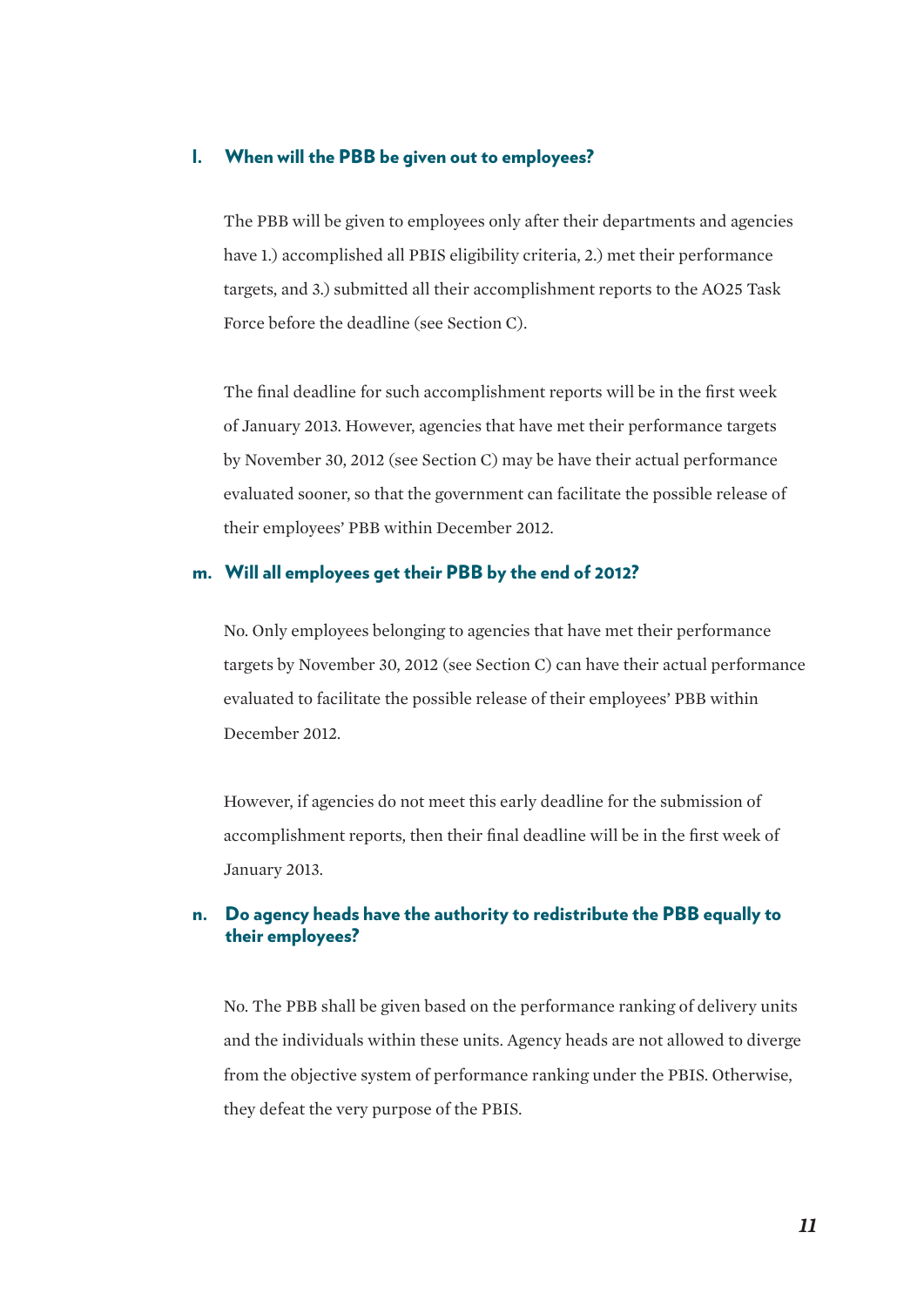## B. PBIS Coverage

#### a. Which agencies and employees are covered by the PBIS?

Regular, contractual, and casual officials and employees of Departments and Agencies of the National Government who occupy plantilla positions, who have an employer-employee relationship with these Departments and Agencies, and who have been in government service for at least four (4) months as of November 30, 2012 may be covered by the PBIS.

The PBIS will be implemented in all Departments and Agencies of the National Government, State Universities and Colleges (SUCs) and Government-Owned or-Controlled Corporations (GOCCs). However, these institutions must first meet the eligibility criteria (see Section C) before they can qualify for the grant of PBB under the PBS.

For SUCs, the implementation shall be coordinated with the Commission on Higher Education. For GOCCs who are covered by the GOCC Governance Act of 2011 (Republic Act No. 10149), the implementation of PBIS shall be led by the Governance Commission for GOCCs (GCG). GCG will issue separate guidelines for the adoption of PBIS in GOCCs.

## b. Are Congress, the Judiciary and other constitutional offices covered by PBIS?

The Congress, Judiciary, Constitutional Commissions and the Office of the Ombudsman are encouraged to adopt the PBIS in line with the provisions in EO No. 80 and the guidelines issued by the AO 25 Inter-Agency Task Force.

Of these Constitutional Offices, only the Civil Service Commission and the Commission on Audit have officially opted into the PBIS and may therefore be eligible for the grant of the PBB.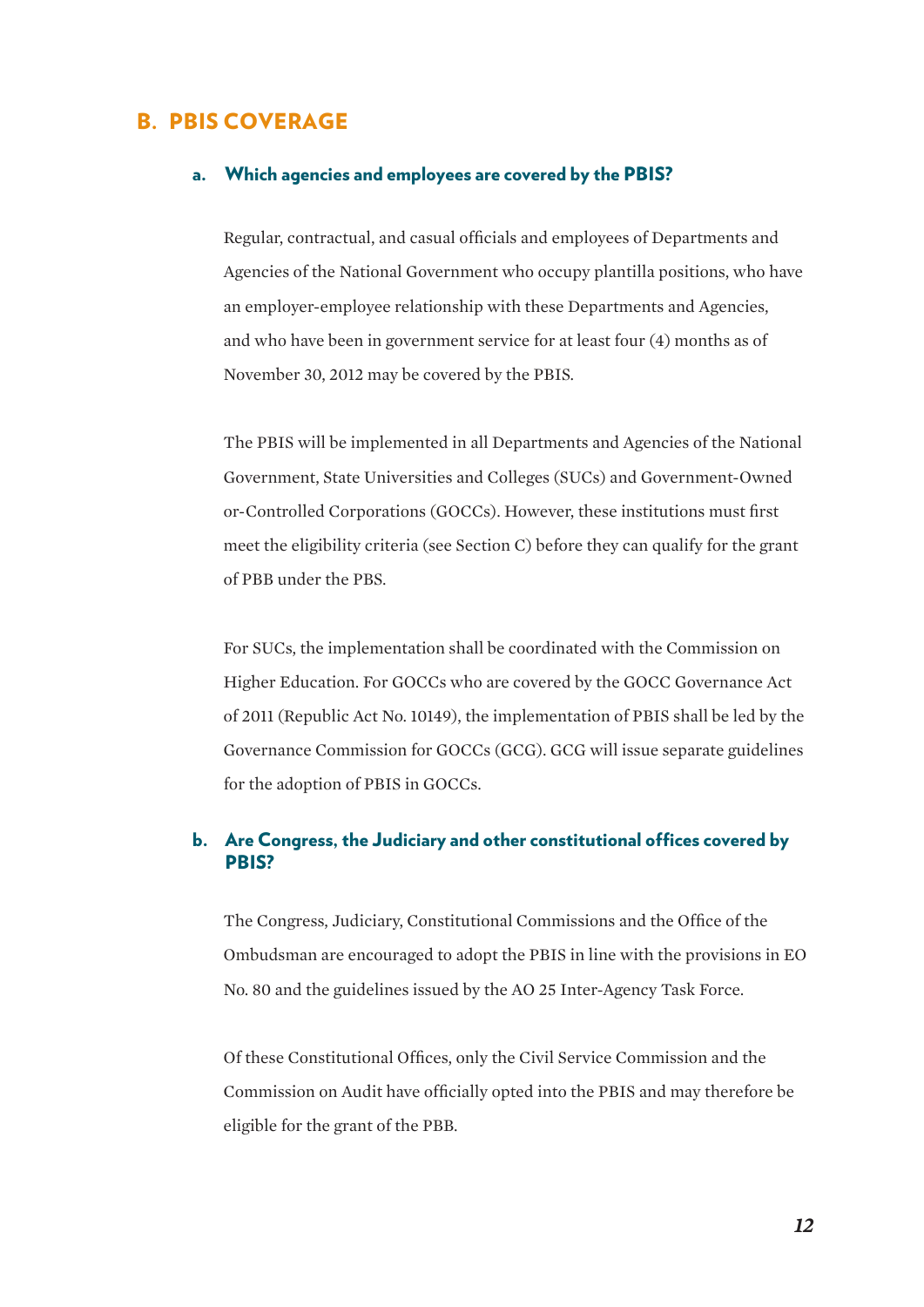## c. Are casual and contractual employees included?

Contractual and casual employees who have an employer-employee relationship with their respective Departments, Agencies, SUCs and GOCCs, who have been in government service as of November 30, 2012, and who have rendered at least four (4) months service during the year as of that date are eligible to receive the PBB under the PBIS.

#### d. Who are not covered by the PBIS?

Those with no employer-employee relationship with their respective National Government Departments and Agencies, SUCs and GOCCs are not covered by the PBIS. These include job order workers, consultants, and those hired under contracts of service (Note: Contracts of service are different from contractual employees who hold plantilla positions). As such, they will not receive both the PEI and PBB under the PBIS.

## e. Will those employees who are not covered by the PBIS still receive bonuses?

Under the current implementation, regular, casual and contractual officials and employees of National Government Departments and Agencies, particularly the Constitutional Offices, who have not opted to adopt the PBIS may still receive other bonuses, including PEI, but not the PBB.

# C. PBB ELIGIBILITY CRITERIA

## a. How can an agency be eligible for the PBB under the PBIS?

To qualify for the PBB, an agency covered by the PBIS must fulfill the following:

i. Meet all Good Governance Conditions set annually by the AO 25 Task force (see succeeding items for more details);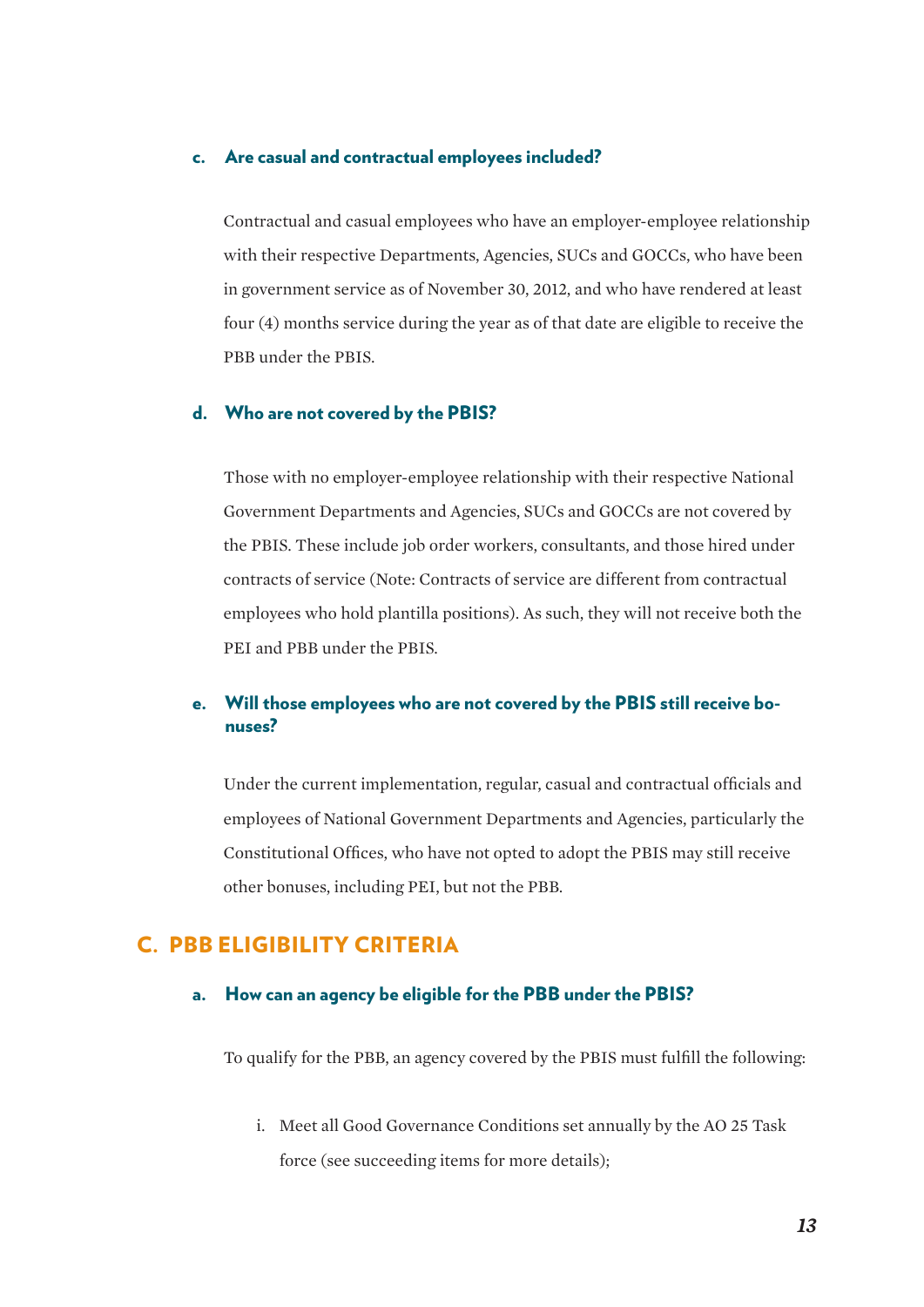- ii. Achieve at least 90 percent of each performance target set for the agency (see succeeding items for more details);
- iii. Rank eligible bureaus (delivery units) and the individuals within them; and
- iv. Submit accomplishment reports on time.

## b. What are Good Governance conditions?

EO No. 80 states that the Inter-Agency Task Force under AO No. 25 will set the good governance conditions for the PBB on an annual basis. The good governance conditions are based on the performance drivers of the Results-Based Performance Management System (RBPMS): financial stewardship, internal process, and leadership, learning and growth.

## i. What are the Good Governance Conditions set by the AO 25 Task Force for fiscal year 2012?

For FY 2012, the AO 25 Task Force has set four good governance conditions, with three under financial stewardship and one under internal process. These are: the establishment of a Transparency Seal; posting of bid notices and awards on the website of Philippine Government Electronic Procurement System (PhilGEPS); liquidation of all cash advances to officials and employees; and establishment of a Citizen's Charter or its equivalent.

## ii. What is the Agency Transparency Seal?

Pursuant to Section 93 of the General Appropriations Act of 2012, all departments shall have a Transparency Seal on their respective websites that should contain the following information:

- 1. The agency's mandates and functions, names of its officials with their position and designation, and contact information;
- 2. Annual reports required by National Budget Circular Nos.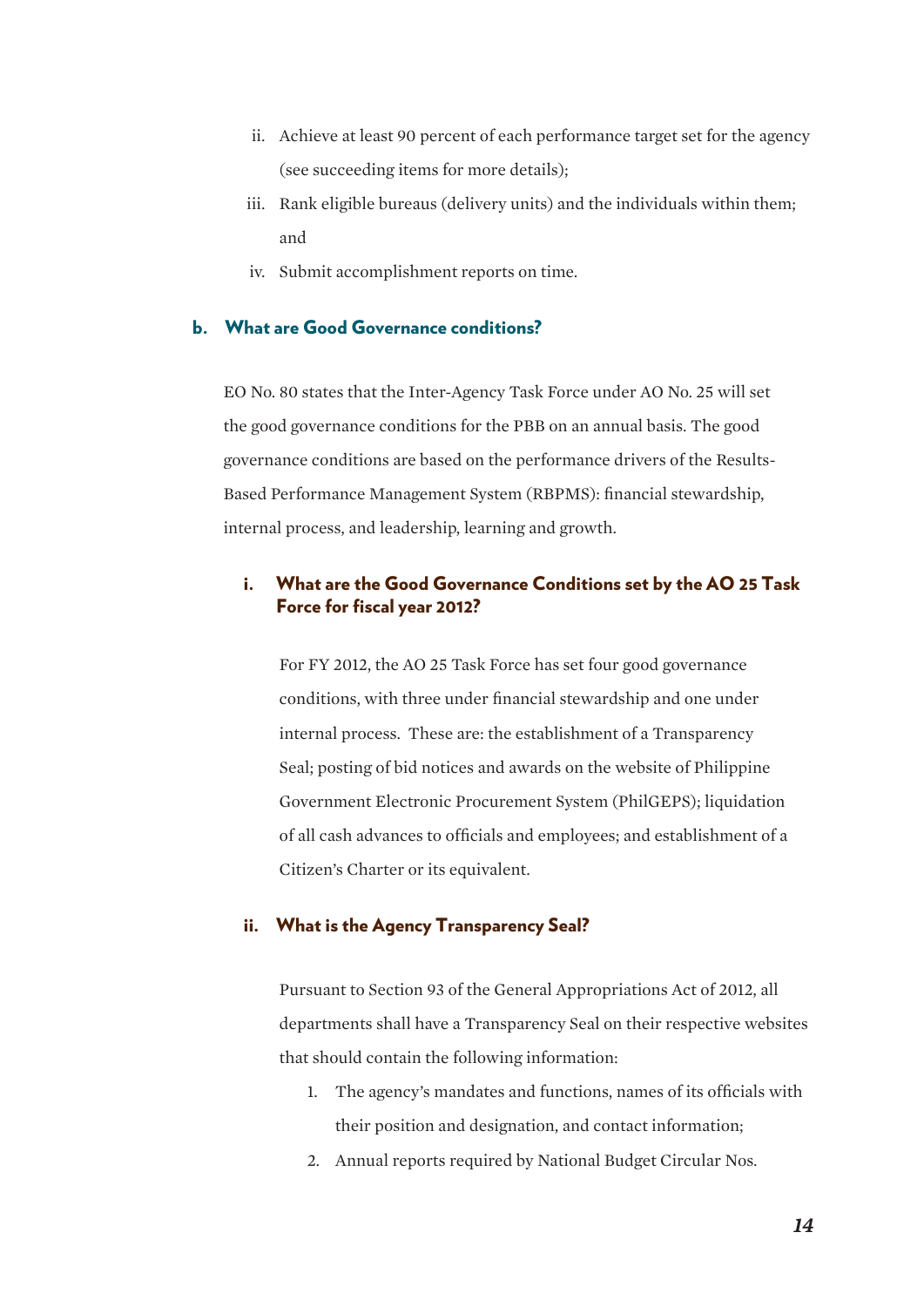507 and 507-A issued on January 31, 2007 and June 12, 2007, respectively, for the last three years;

- 3. Their respective approved agency budgets and the corresponding targets for fiscal year 2012;
- 4. Major programs and projects, categorized along the five key results areas of the Aquino Social Contract, as identified by E.O. No. 43, s. 2011;
- 5. Program/projects beneficiaries as identified in the applicable special provisions;
- 6. Status of implementation and program/project evaluation and/or assessment reports; and
- 7. Annual procurement plan, contracts awarded and the name of contractors/suppliers/consultants.

## iii. What information should agencies post on PhilGEPS?

Departments and Agencies must ensure that all Invitations to Bid and awarded contracts are posted on the PhilGEPS website, pursuant to the Revised Implementing Rules and Regulations of the Government Procurement Reform Act (RA No. 9184).

## iv. What types of cash advances are covered in FY 2012?

Departments and Agencies must ensure the liquidation, within the reglementary period, of all cash advances granted to all officials and employees for the year.

As stated in the rules of the Commission on Audit (COA), the liquidation of cash advances for foreign travels must be done within 60 days from travel, while the liquidation of cash advances for domestic travel must be made within 30 days from travel. The liquidation of cash advances for special activities must be done within 30 days upon completion of the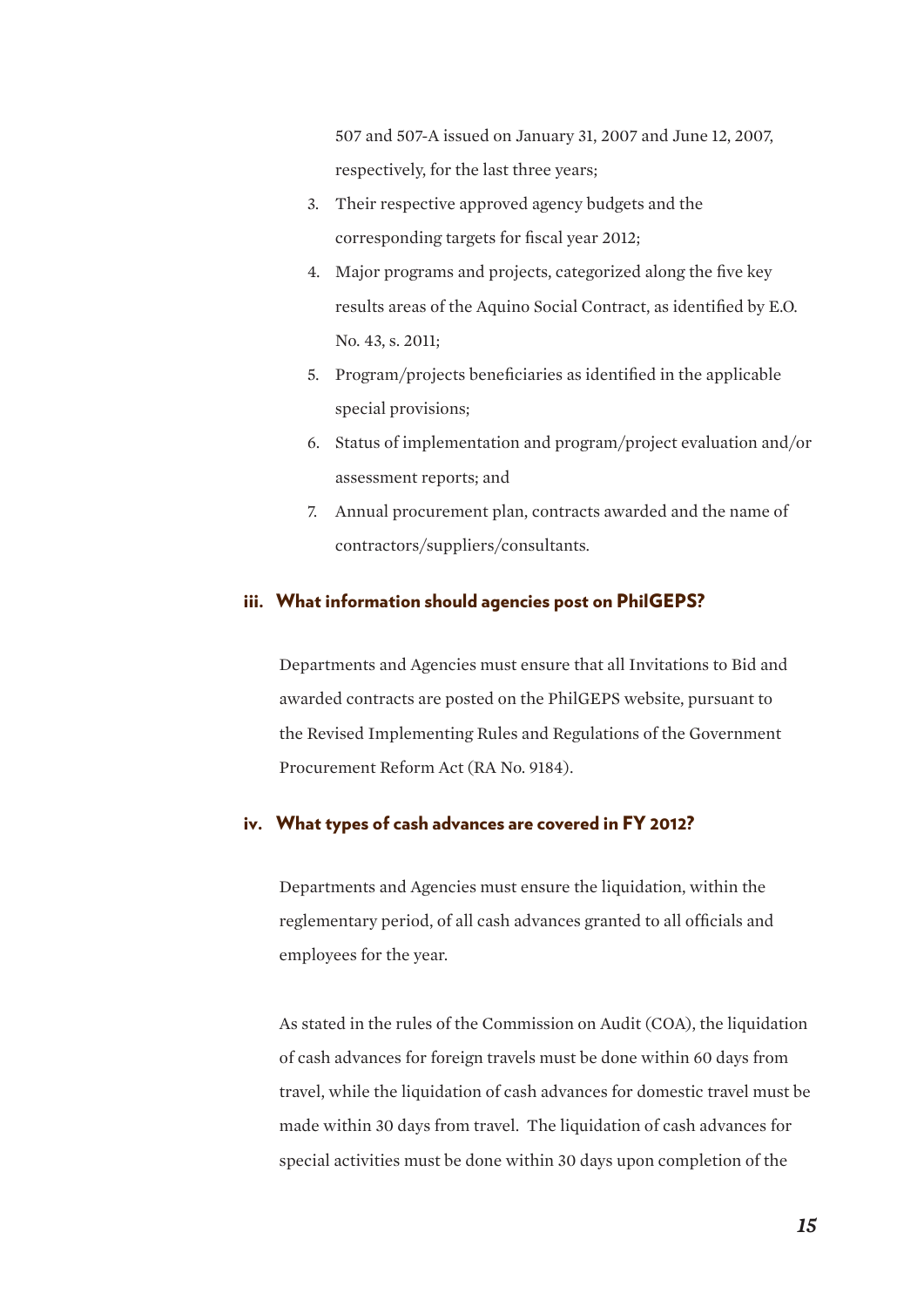project or activity as provided for in the liquidation authority.

1. Are cash advances given to local government units and other organizations covered by the Good Governance condition in FY 2012?

No. For FY 2012, the Good Governance condition only covers the cash advances granted to national government officials and employees within the year for the purpose of local and foreign travel and special projects.

2. Are the outstanding cash advances due for liquidation since FY 2011 or before covered?

No. For FY 2012, the liquidation of outstanding cash advances due since FY 2011 or before is not yet included in the Good Governance condition. Nonetheless, COA requires Departments to liquidate such outstanding cash advances immediately.

## v. What are Citizen's Charters?

Departments must comply with Section 6 of the Anti-Red Tape Act (ARTA, RA No. 9485), which provides that "All government agencies including departments, bureaus, offices, instrumentalities, or government-owned and/or controlled corporations, or local government or district units shall set up their respective service standards to be known as the Citizen's Charter in the form of information billboards which should be posted at the main entrance of offices or at the most conspicuous place, and in the form of published materials written either in English, Filipino, or in the local dialect, that detail: (a) the procedure to obtain a particular service; (b) the person/s responsible for each step; (c) the maximum time to conclude the process; (d) the document/s to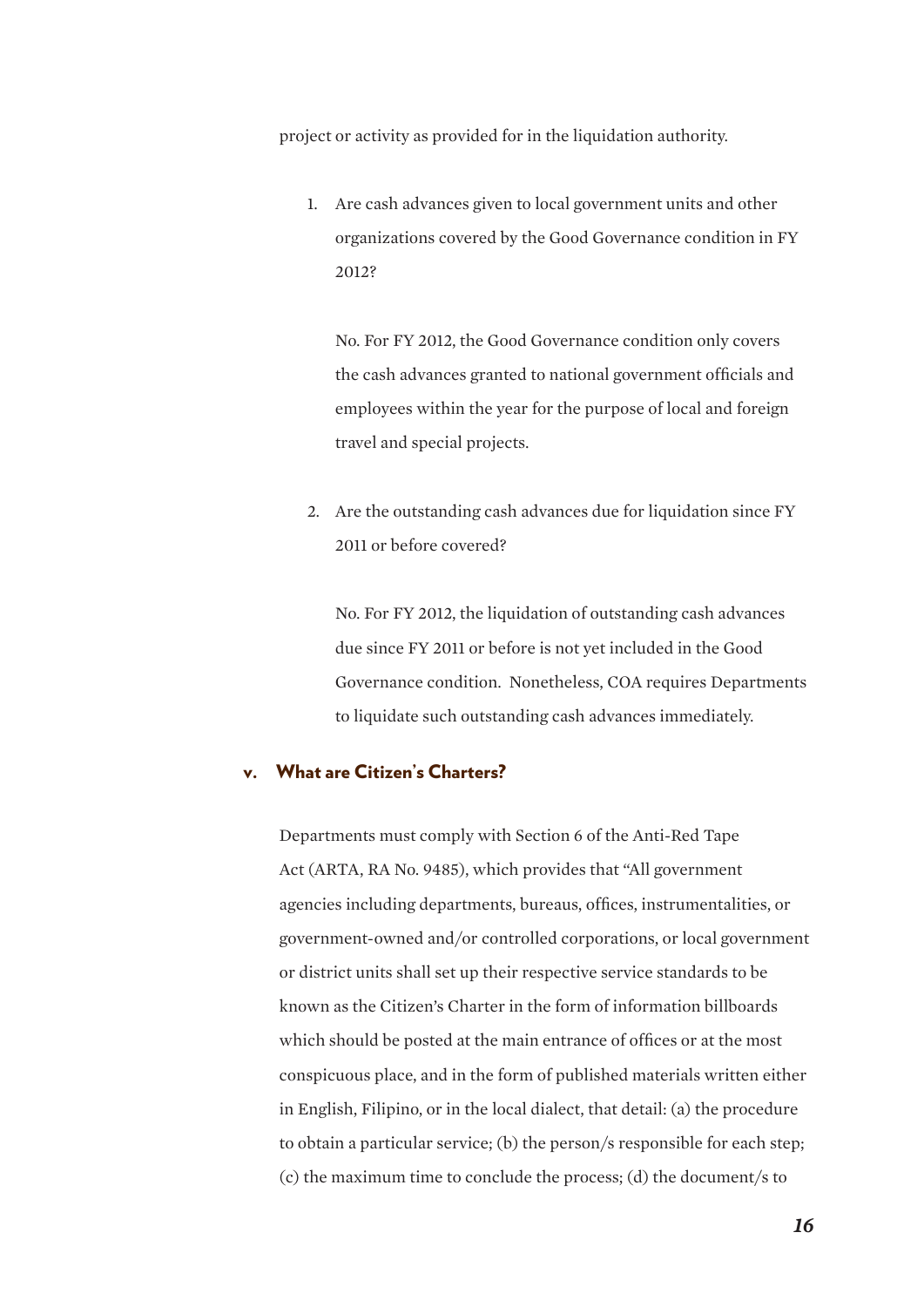be presented by the customer, if necessary; (e) the amount of fees, if necessary; and (f) the procedure for filing complaints."

Are all agencies required to establish a Citizen's Charter?

To qualify for the PBB, agencies must establish an equivalent of a Citizen's Charter, such as a service guide or a service charter. For instance, the IRR<sup>3</sup> of ARTA clarifies that "those performing judicial, quasi-judicial and legislative functions are excluded from the coverage of the Act, however, their respective frontline services are deemed included."

## vi. How will the agencies' compliance to Good Governance conditions be validated?

By November 30, 2012, Departments will be validated on their compliance with the Good Governance conditions. This will be done through the submission of certifications to be signed by the Head of their respective Departments or Agencies and other accountable officials. The AO25 Task Force shall also validate if Departments and Agencies have complied with their online posting requirements (e.g. Transparency Seal, PhilGEPS). Oversight agencies may also conduct spot-checking.

## c. What are the Performance Targets that agencies should meet?

In order to qualify for the PBB, PBIS-covered Departments and Agencies must achieve at least 90 percent of each of their: 1) performance targets for their Major Final Outputs (MFOs), Support to Operations (STO) and General Administration and Support Services (GASS) submitted to Congress; and 2) Priority Program targets agreed with the President under the five Key Result Areas (KRAs) of the Aquino Social Contract, under E.O. No. 43 s. 2011.

<sup>3</sup> Section 1 of Rule I of the IRR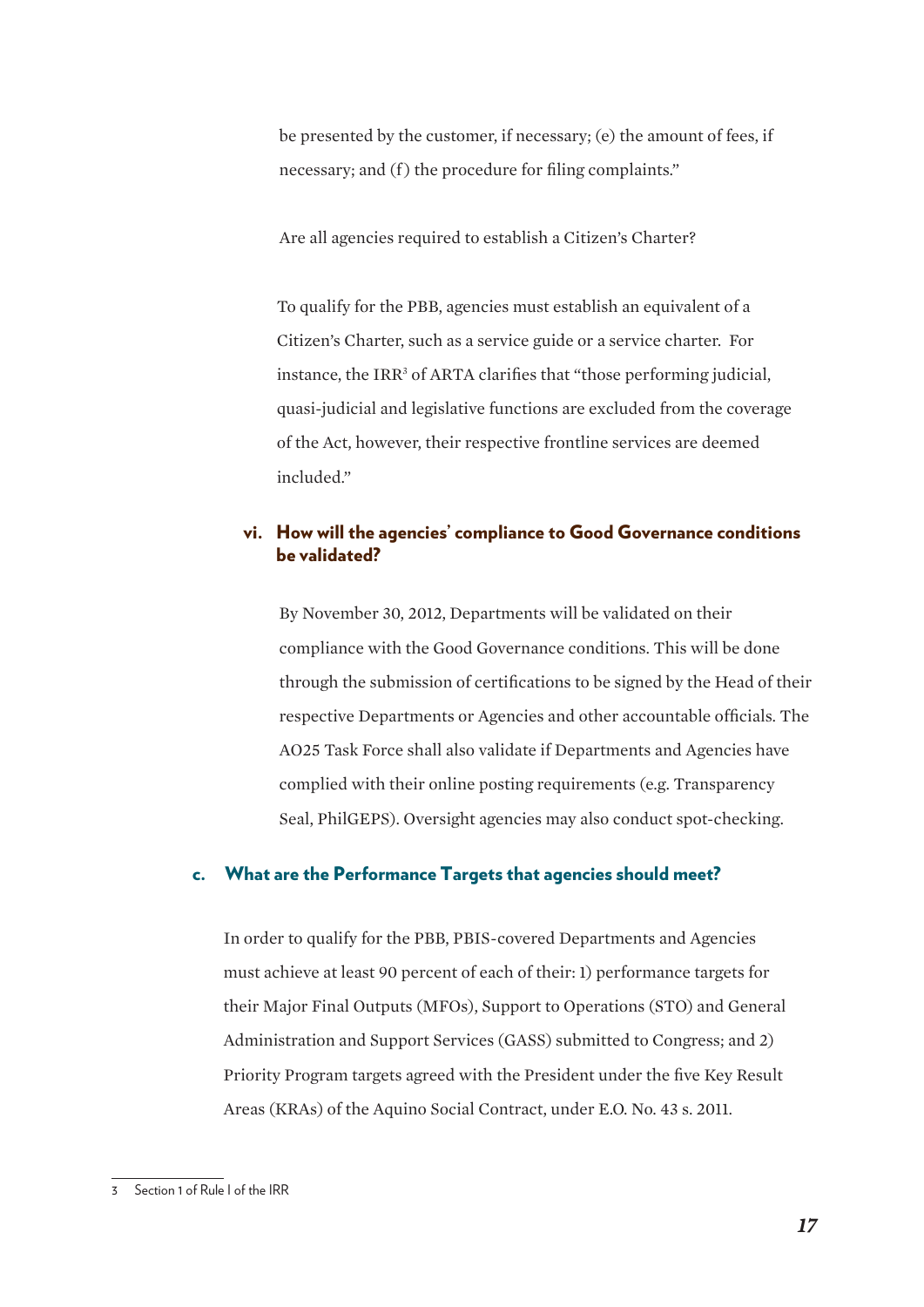## i. What is a performance target?

A performance target (PT) is a predetermined target level of performance (quantity, quality, timeliness and cost of an output) against which actual performance can be compared and for which a mean, deviation and trend line can be calculated over time.

#### ii. How are the performance targets for PBB set?

Departments and Agencies have been asked to review the MFOs, performance indicators, and targets as declared in the Organizational Performance Indicator Framework (OPIF) Book of Outputs for FY 2012, and the key program and project targets related to the five Aquino Social Contract KRAs under EO 43.

A Department or Agency should select or prioritize three performance indicators for each MFO and indicate the target for FY 2012. The Head of Agency should also set the performance targets of support services belonging to STO and GASS.

Frontline service Departments which have key programs or projects with performance targets for FY 2012 agreed with the President shall also prioritize and feature those performance targets (for instance, 4.6 million international tourist arrivals for the Department of Tourism; the construction of 41,000 classrooms in the case of the Department of Education). The resulting targets corresponding to the MFOs, STO, GASS and key programs or projects shall be deemed the baseline commitment of the Department for 2012 to be cascaded to second level units.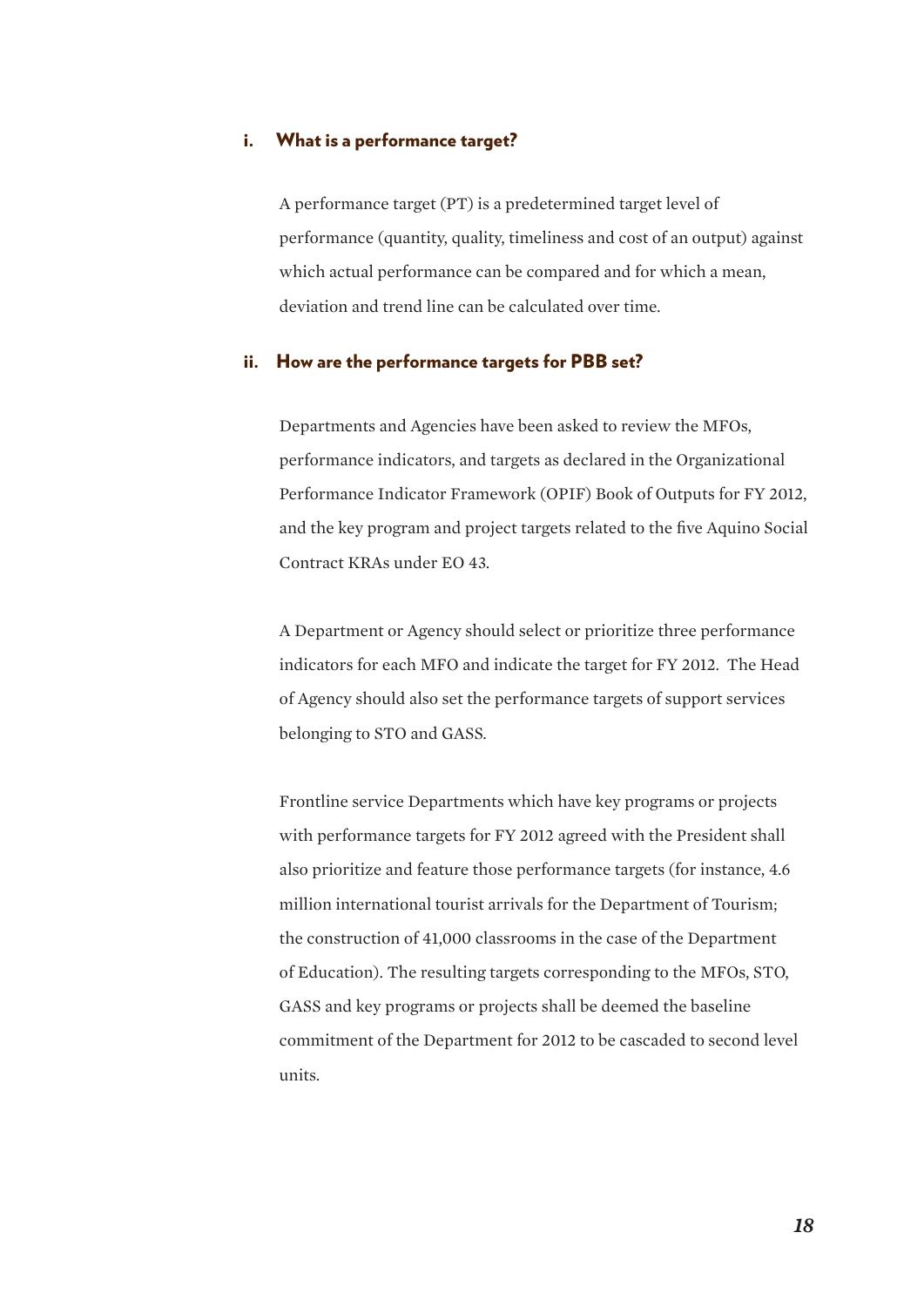## iii. What is an MFO?

A Major Final Output (MFO) is a good or service that a Department or Agency is mandated to deliver to external clients through the implementation of programs, activities and projects.

## iv. What are the performance indicators for MFOs?

A performance indicator (PI) is a characteristic of performance i.e. quantity, quality, timeliness or cost that is to be measured and will illustrate the standard by which a Department is expected to deliver its services.

As specified in EO No. 80, PIs should be verifiable, observable, credible, and sustainable. For the FY 2012 PBB, Departments shall select or prioritize three PIs for each MFO to capture the dimensions of quantity, quality, and timeliness. In order for the people to better appreciate what a Department or Agency does, the strategic performance indicators should center on indicators for frontline services or services of the Department or Agency catering to the public.

## v. What is STO?

STO or Support to Operations refers to activities that provide technical and substantive support to the operations and projects of a Department or Agency. For PBB in FY 2012, Departments and Agencies are asked to identify performance indicators and targets for these activities capturing the dimensions of quality and timeliness of services as specified by the Department Secretary.

## vi. What is GASS?

General Administration and Support Service (GASS) refers to activities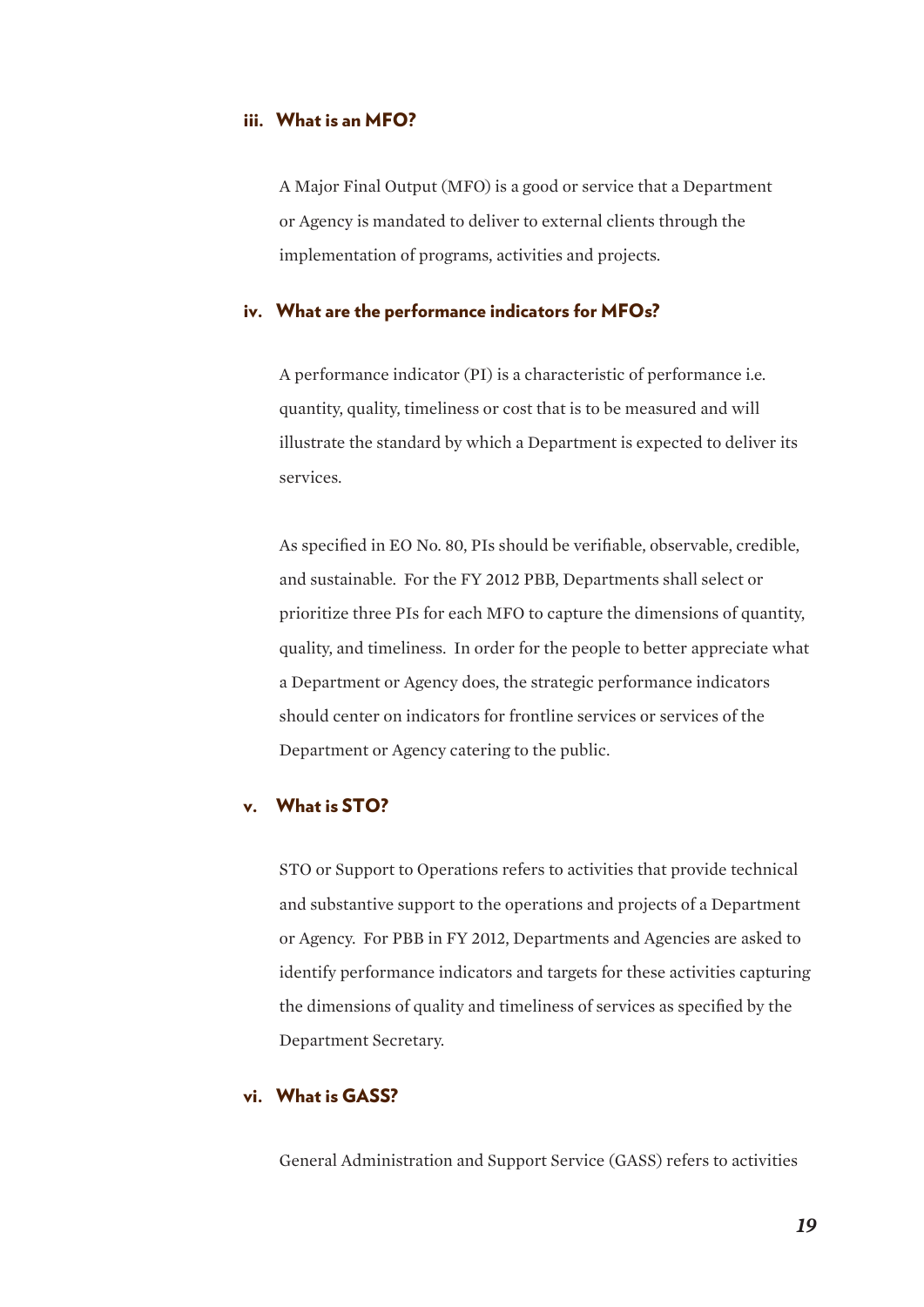dealing with the provision of overall administrative management support to the entire operation of a Department or Agency. It includes activities such as general management and supervision, legislative liaison services, human resource development, and financial and administrative services. For PBB in FY 2012, Departments and Agencies are asked to identify performance indicators and targets for these activities capturing the dimensions of quality and timeliness of services.

#### vii. Are support services of agencies included in the PBB?

Support services (or offices under STO and GASS) will not be left out since they will also have to set their own performance indicators and targets.

Offices providing administrative and technical support to the units responsible for the delivery of the MFOs and the key programs and projects shall be given two performance indicators each, capturing the dimensions of quality and timeliness of services specified by the Department Secretary.

## viii. Are performance targets lower than FY 2011 accomplishments acceptable?

No. The performance targets of Departments and Agencies must be consistent with the FY 2012 budget approved by Congress and should not be lower than accomplishments in FY 2011.

# D. Evaluation and Ranking of Performance for PBB

## a. What is the PBB system of evaluation and ranking?

The PBB shall be characterized by a system of ranking bureaus or delivery units and the personnel within these units according to their performance.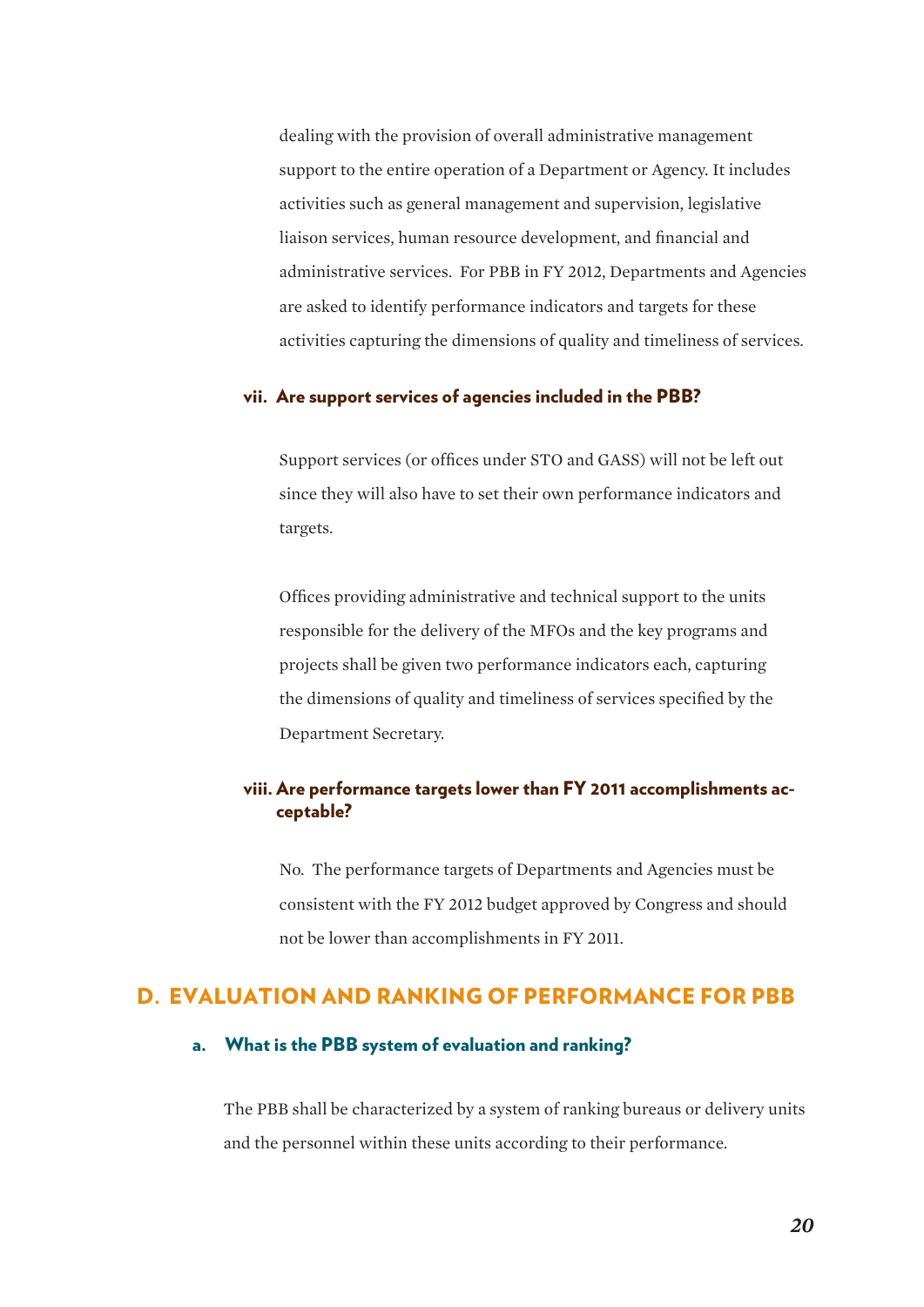The performance incentives shall be based on two levels to consider: the delivery unit and individual contributions to the achievement of a Department's or Agency's targets. In categorizing groups, the Department Secretaries are authorized to rank or line up the bureaus and attached agencies under their respective Departments according to performance and determine whether they are eligible or not to receive the PBB.

Department Heads may also modify the ranking system among delivery units to best fit their operations or their respective functions. They can also use their existing personnel rating system to force-rank their employees within bureaus or delivery units.

## b. How will the performance of bureaus or delivery units be evaluated and ranked?

Departments and Agencies shall submit their actual accomplishments of targets—as well as the accomplishments of their component bureaus or delivery units— to the AO25 Task Force. Failure to meet any of the PBB eligibility criteria (see previous section for details) within the deadline will render Departments and Agencies ineligible for the PBB in FY 2012.

Bureaus or delivery units will be forced-ranked according to their accomplishment of targets and will be categorized under the following groups: Best Bureaus (top 10 percent of ranked bureaus), Better Bureaus (next 25 percent), Good Bureaus (remaining 50 to 65 percent) and Poor Bureaus (bureaus that failed to accomplish 90 percent of their targets).

#### c. How will individual performance be evaluated?

Within the bureaus or delivery units which are ranked as Best, Better and Good Bureaus, employees will be ranked according to their actual individual performance and categorized under the following groups: Best Performers (top 10 percent of ranked employees in a bureau), Better Performers (next 25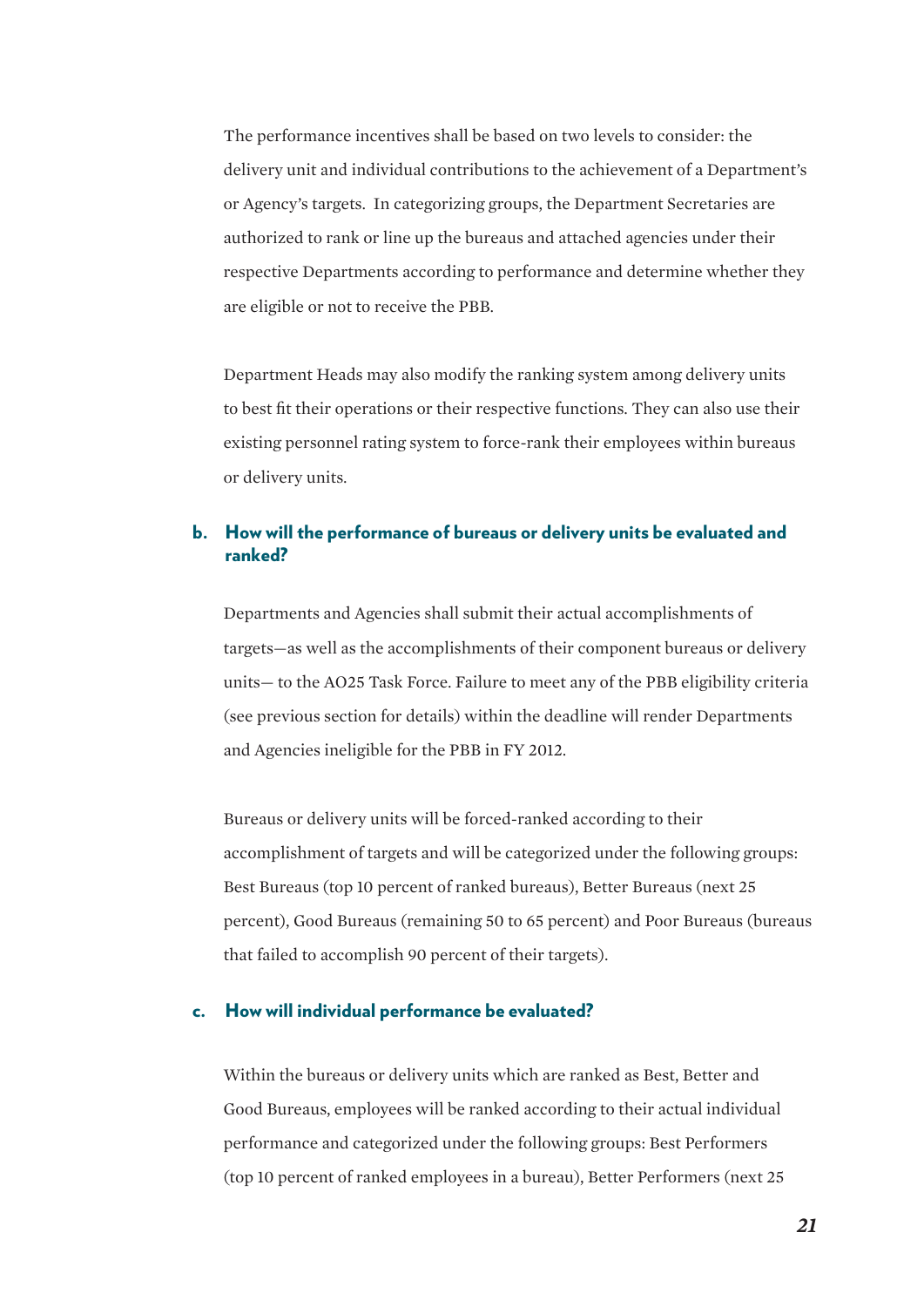percent) and Good Performers (next 65 percent).

At the same time, individual employees who receive a rating of "Below Satisfactory" under the annual Performance Appraisal System of the Civil Service Commission will not receive any amount under the PBB. Meanwhile, employees in Poor Bureaus will not be eligible to receive any amount under the PBB, since their respective bureaus failed to meet the minimum performance criteria.

## d. How much PBB will be given to employees at every rank?

The amount of PBB will depend on the performance of each employee as well as the unit that he/she belongs to. The Best Performer from a Best Bureau will get a PBB of P35,000; the Better Performer from a Better Bureau will get P13,500; while the Good Performer from a Good Bureau will get P5,000. Of course, the minority of poor performers (employees in Poor Bureaus or those who get a Below Satisfactory rating in the Performance Appraisal System) will get no PBB.

|                                        | Employee performance appraisal                                    |                                        |                        |                                                                                              |  |
|----------------------------------------|-------------------------------------------------------------------|----------------------------------------|------------------------|----------------------------------------------------------------------------------------------|--|
| Bureau/<br>Unit ranking                | Best $\hat{\mathbf{x}} \times \hat{\mathbf{x}}$<br><b>Top 10%</b> | ☆☆<br><b>Better</b><br><b>Next 25%</b> | Good<br>☆<br>Up to 65% | 0<br>Poor                                                                                    |  |
| Best <b>***</b><br>Top 10%             | P35,000                                                           | P <sub>20</sub> ,000                   | P <sub>10</sub> ,000   | <b>Employees rated</b><br>poor in<br>in the annual<br>Performance<br><b>Appraisal System</b> |  |
| ★★<br><b>Better</b><br><b>Next 25%</b> | P <sub>25</sub> ,000                                              | P <sub>13</sub> ,500                   | P7,000                 |                                                                                              |  |
| Good<br>✿<br>Up to 65%                 | P <sub>15</sub> ,000                                              | P <sub>10</sub> ,000                   | P5,000                 |                                                                                              |  |
| Poor<br>0                              |                                                                   |                                        |                        |                                                                                              |  |

This Performance-Based Bonus distribution matrix shows that the amount of the bonus that may be received by a qualified government employee is dependent on the performance of the bureau and of the individual employee.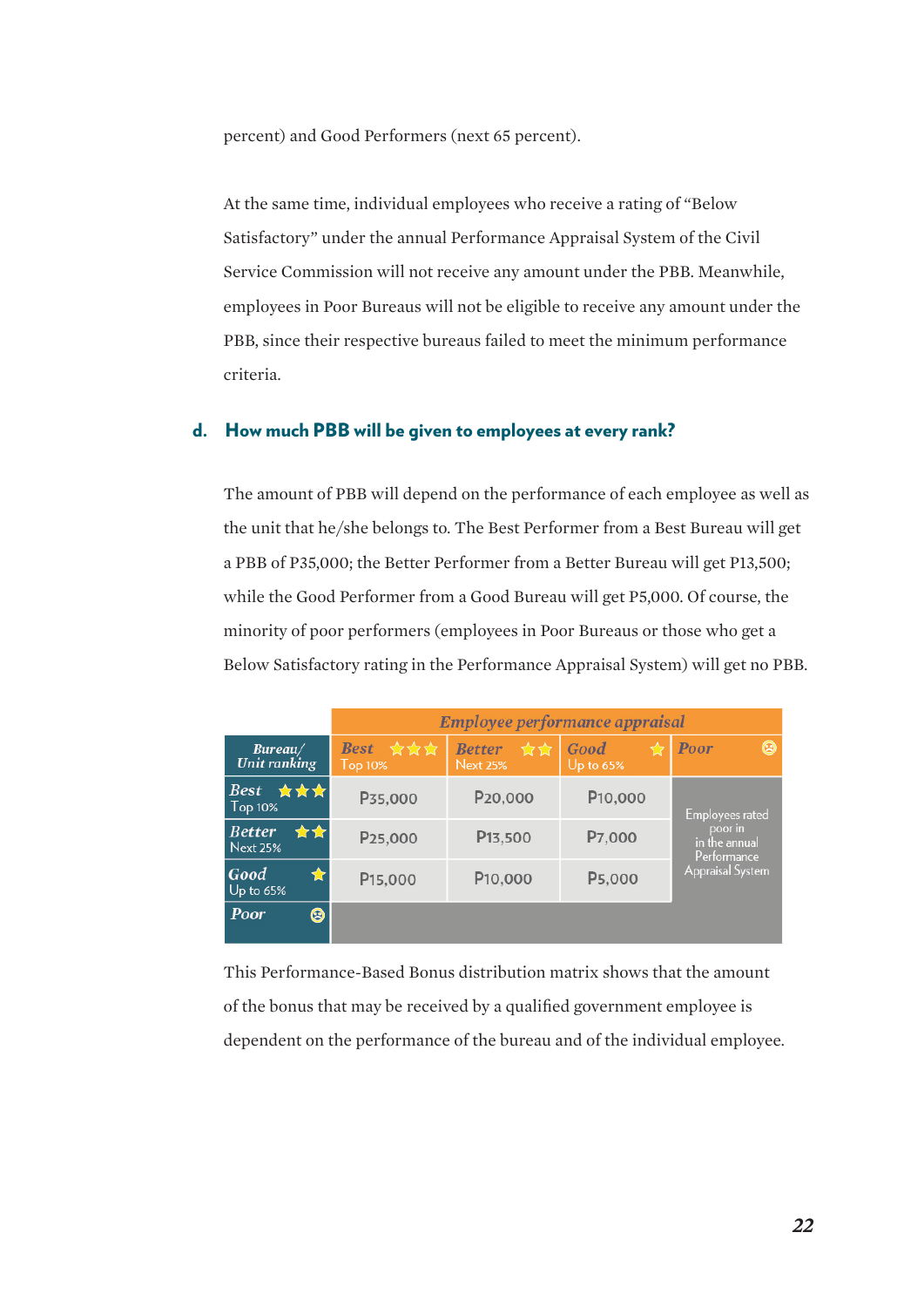#### e. Who will determine the bureau and employee rankings?

The Secretary or Head of the Agency shall rank the qualified bureaus or delivery units. The Department Secretary or Head of Agency may task a Performance Management Group (PMG)—consisting of senior officials that directly oversee and observe the performance of bureaus or delivery units—to assist him in undertaking the forced-ranking of delivery units and individuals. Meanwhile, the heads of the bureaus or delivery units will be responsible for the ranking of the employees within these units.

## f. What if my supervisor does not like me?

The ranking of employees in bureaus or delivery units will be done by each unit head according to the actual and measurable performance of employees. Under the PBB, employee evaluations are designed to be objective and measurable, instead of subjective or dependent on an employee's personal relationship with his or her supervisor.

## g. Can I appeal the rating that I received from my supervisor? How and where can I forward my complaint?

Yes, an employee can question the rating that they receive as a result of the rankings. The PBIS requires all departments and agencies to create grievance committees that will address possible questions or complaints by employees on their rankings.

If a rating issue cannot be resolved within the agency's grievance committee, it may be escalated to the AO25 Task Force that will evaluate the complaint and resolve the issue, whether at the level of its Secretariat, Technical Working Group or Task Force Principals, as the case may be.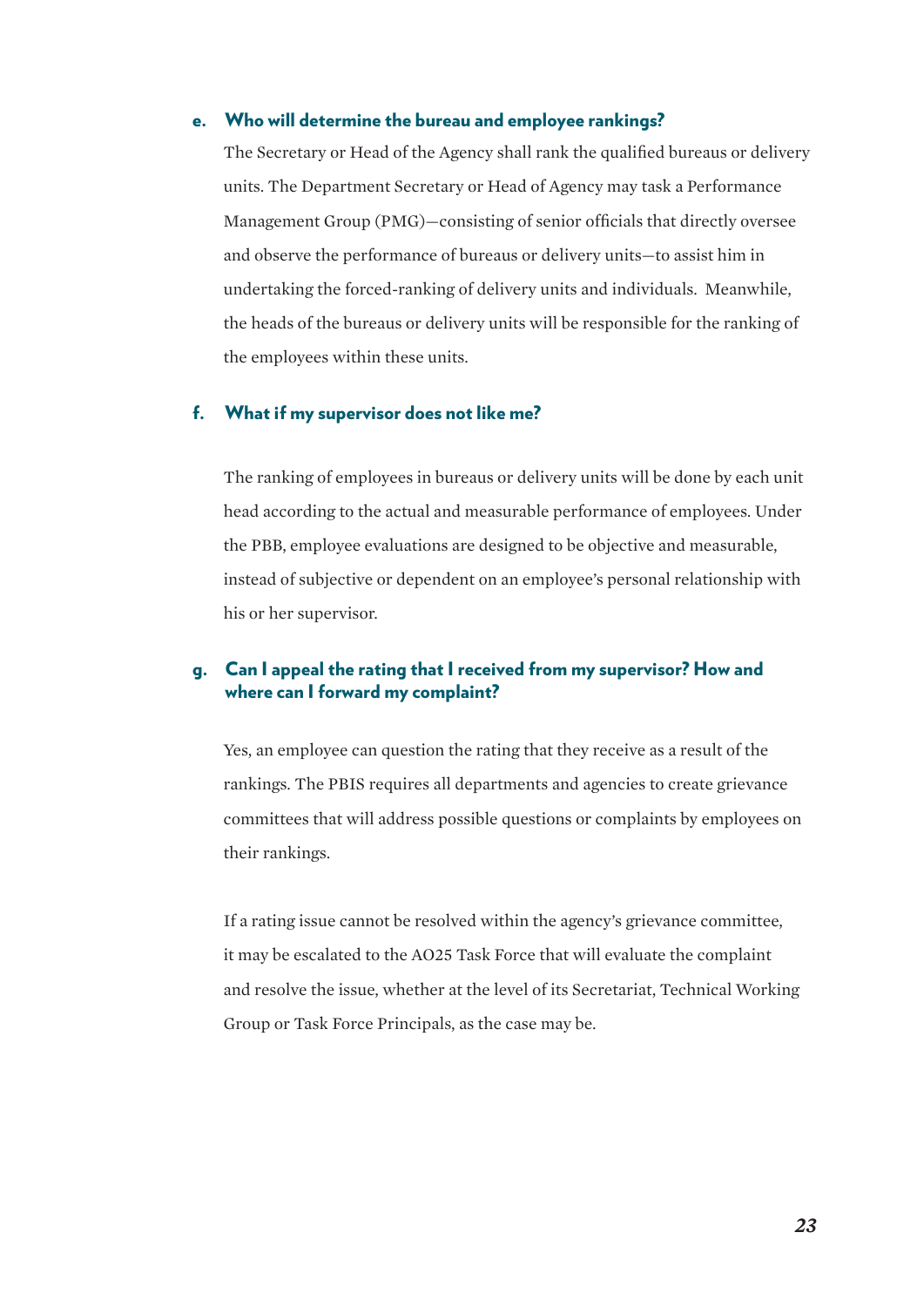# E. PBIS Governance, Policy and Prospective **DEVELOPMENTS**

## a. Who is governing the implementation of PBIS?

The AO25 Task Force is chaired by the Department of Budget and Management and co-chaired by the Office of the Executive Secretary. Its members are the Department of Finance, the National Economic Development Authority, the Presidential Management Staff, the Civil Service Commission, the Career Executive Service Board, the Commission on Audit, the Office of the Ombudsman, the Governance Commission for GOCCs, the Commission on Higher Education, and the National Competitiveness Council (representing the private sector). The Development Academy of the Philippines serves as Secretariat and technical resource institution of the Task Force.

## b. What is the governance mechanism for the implementation of PBIS in every government department and agency?

The Department Secretaries or Heads of Agencies shall be responsible for the implementation of the PBIS in their respective Departments or Agencies. To support the principals in the implementation of PBIS, Performance Management Groups (PMGs) should be convened at every Department or Agency.

#### c. What happens after the pilot implementation of PBIS in 2012?

After the pilot implementation in 2012, PBIS will be further refined based on the lessons, feedback and evaluation of the pilot implementation. After all, the objective in the pilot year is to put in place the pre-conditions for a successful PBIS, such as setting and agreeing on clear and reasonable performance indicators and targets with the Departments to ensure the credibility of the PBB as well as develop a reasonably good validation system.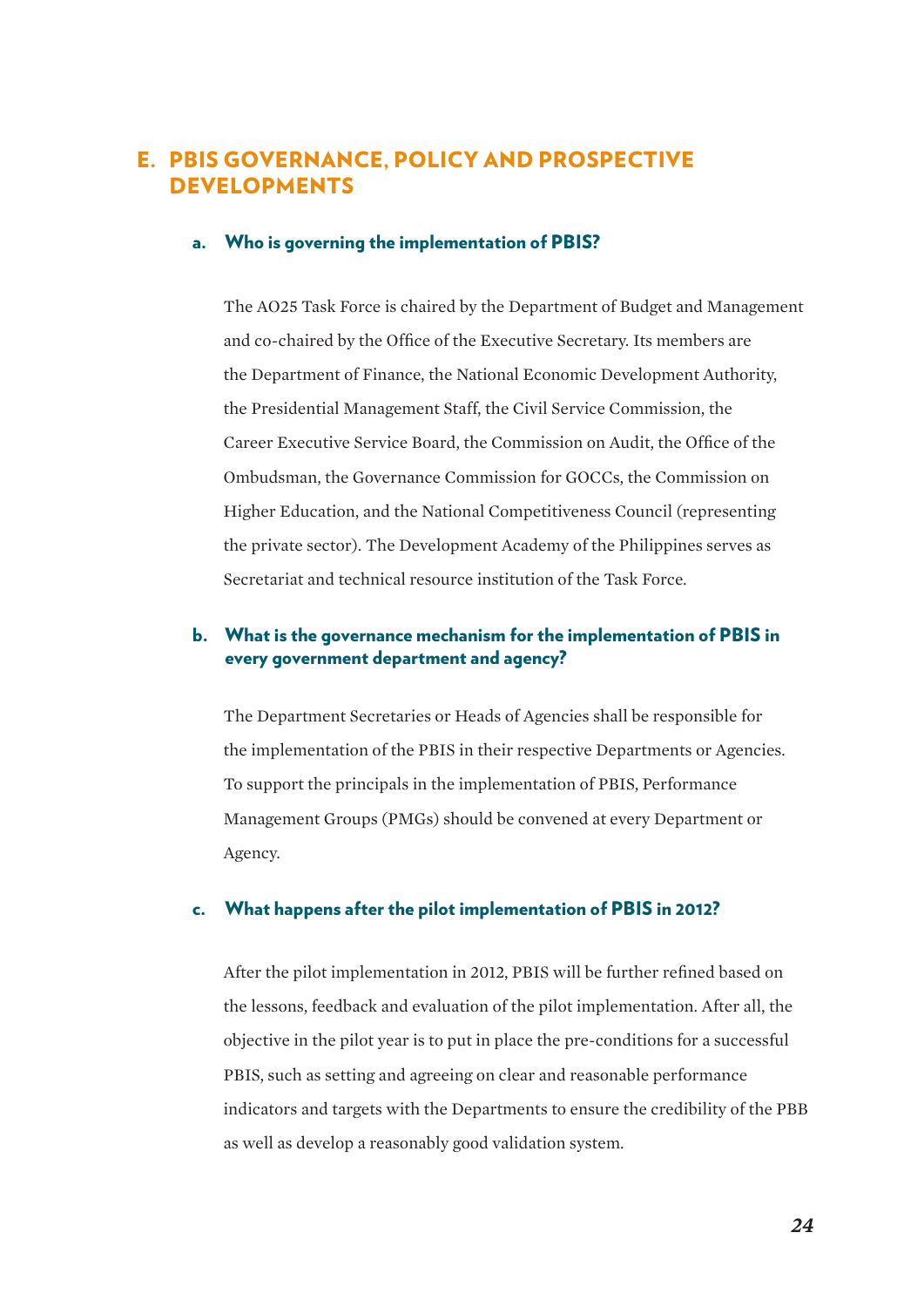The AO25 Task Force will be supporting the Departments through the pilot implementation year, especially in the setting of targets based on the President's priorities.

FY 2013 shall be the Harmonization Phase, during which the Results-Based Performance Management System (RBPMS; see Section D) will be put in place, together with a Strategic Performance Management System (SPMS) prescribed by the Civil Service Commission. Thus, the guidelines on the PBB shall be updated to reflect, harmonize, and implement the two systems. Departments will then be expected to submit an improved set of performance targets and indicators.

In FY 2014, we can already expect the alignment of the Department targets with its smallest operational units. In addition to the FY 2013 good governance conditions, two or three more conditions should be met. A gradual increase from the FY 2013 bonus is likewise expected.

In FY 2015, the PBB should have reached the Institutionalization Phase. The system will be fully developed by this time, so that there is full alignment of Department targets with individual targets. In addition to the FY 2014 good governance conditions, two or three more conditions should be met. A gradual increase from the FY 2014 bonus is also expected.

## d. Is the PBIS a standalone program or part of a larger one?

The PBIS is a system that is a component of the Results-Based Performance Management System (RBPMS), which is envisioned to be the single performance management system for the whole of the Executive Branch, in place of the multiple and disparate performance management systems that are currently being implemented.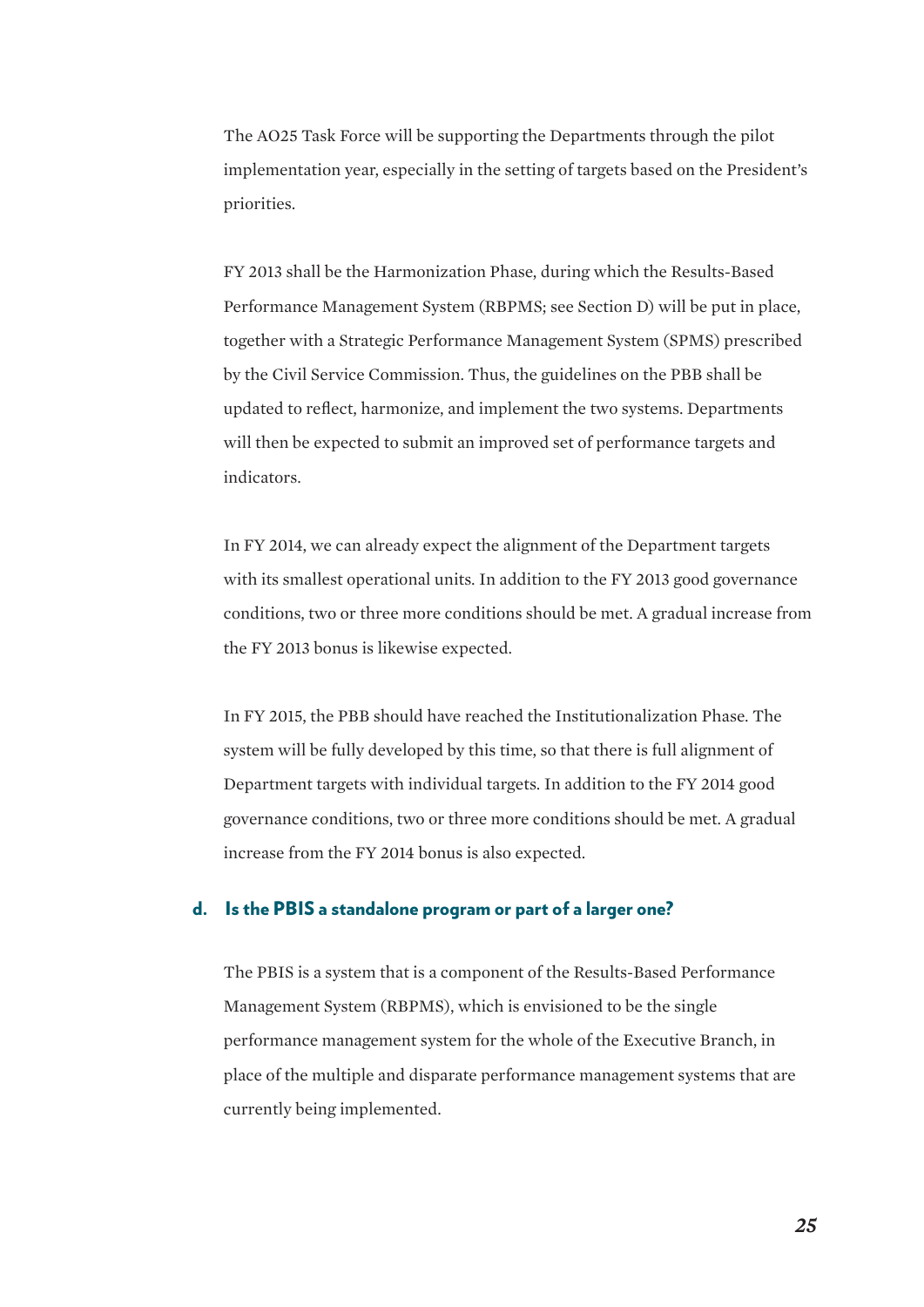The Administration's plan to establish the RBPMS stems from Administrative Order No. 25, which seeks to rationalize, harmonize, streamline, simplify, integrate, and unify the performance management systems and activities of oversight government agencies .

## e. What is the RBPMS?

RBPMS stands for Results-based Performance Management System, which utilizes the Five Key Result Areas set by the President, the Organizational Performance Indicators Framework (OPIF) of the DBM and the PDP-Results Matrix (RM) of the NEDA as underlying frameworks.

The RBPMS will incorporate a common set performance scorecard, and at the same time, create an accurate, accessible, and up-to-date government-wide, sectoral, and organizational performance information system. The RBPMS shall likewise be used as basis for determining entitlement to performance-based allowances, incentives, or compensation of government personnel.

#### f. What are the features of the RBPMS?

The RBPMS consists of a set of comprehensive performance indicators that will cut across societal and sectoral performance, down to organizational and individual performance with reference to the Five KRAs under EO 43, the Results Matrix, and the Organizational Performance Indicators Framework.

It highlights citizen-focus and a culture of public service while linking the drivers of organizational performance, namely: financial stewardship; internal process efficiency; and leadership, learning and growth to higher level goals and desired outcomes.

The Major Final Outputs or the goods and services delivered by a Department will now be measured on the basis of how the needs of citizens are efficiently and effectively addressed, i.e., "kung naramdaman ni Juan dela Cruz ang